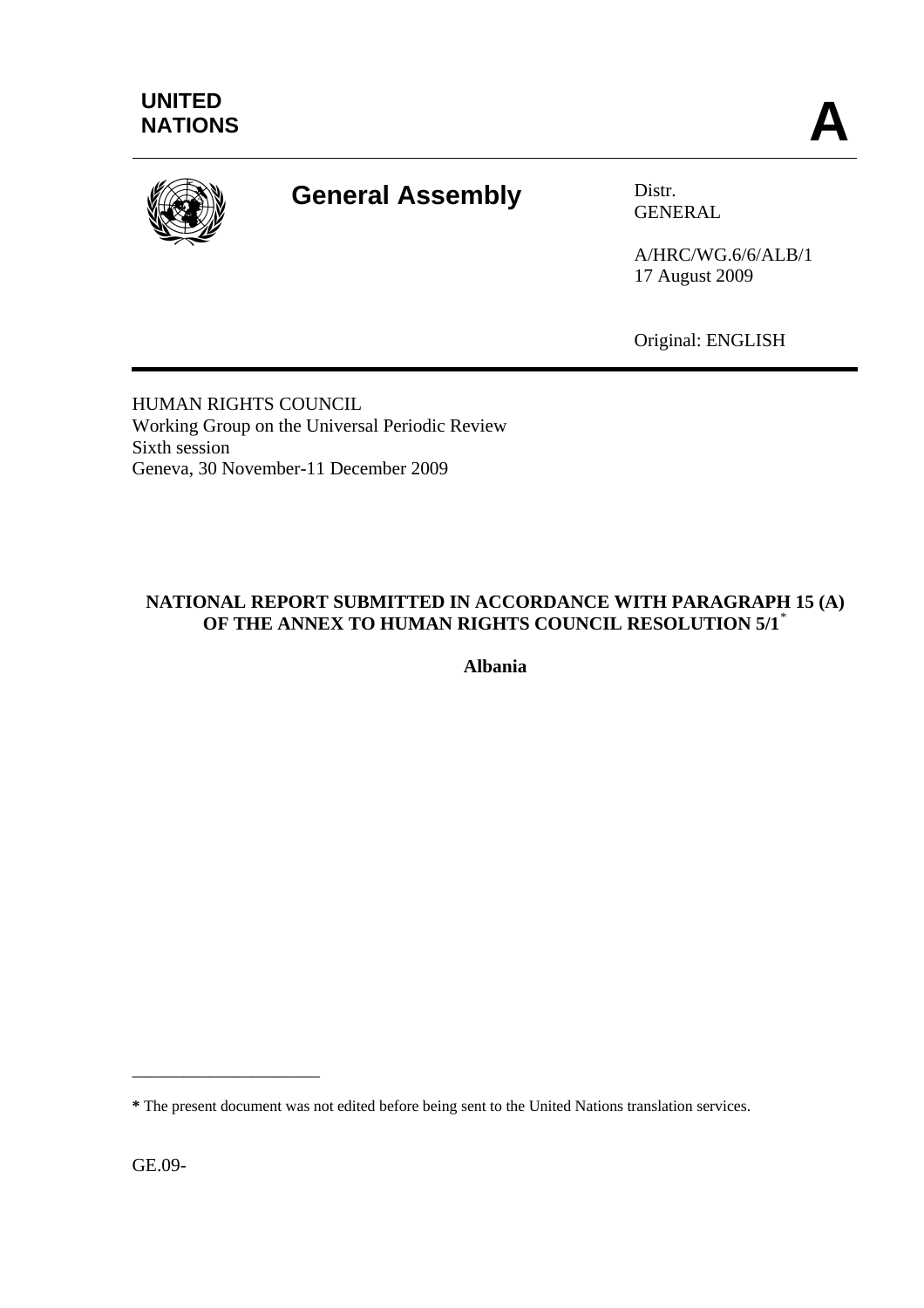#### **I. METHODOLOGY FOR THE PREPARATION OF THE NATIONAL REPORT**

1. The present report of the Republic of Albania for the Universal Periodic Review has been prepared in compliance with the guidelines included in Human Rights Council Resolution 5/1, dated 18 June 2007 and the general guidelines for the preparation of information according to the Universal Periodic Review (A/HRC/6/L.24).

2. The Ministry of Foreign Affairs has informed the competent state authorities of the universal periodic review procedure and an inter-institutional working group has been set up for the preparation of this report. The present report has been prepared by the Ministry of Foreign Affairs in cooperation with the Ministry of Justice, Ministry of Interior, Ministry of Labor, Social Affairs and Equal Opportunities, Ministry of Education and Science, Ministry of Health etc.

3. The draft report has been forwarded to NGO representatives working on human rights protection and promotion with a view to taking their comments.

# **II. NORMATIVE AND INSTITUTIONAL FRAMEWORK FOR THE PROMOTION AND PROTECTION OF HUMAN RIGHTS**

# **A. Constitutional and legal framework for the protection of human rights and freedoms**

4. The Constitution of the Republic of Albania, adopted in 1998, addresses the basic principles of the protection of human rights and fundamental freedoms. In its Preamble, inter alia, it is provided for that "The Albanian people … determined to build a rule of law, democratic and social state, to guarantee human rights, fundamental freedoms, with the spirit of religious tolerance and coexistence, committed to the protection of human dignity and personality, the prosperity of the entire nation, with the deep conviction that justice, peace, harmony and cooperation between nations are the superior values of mankind".

5. Article 3 of the Constitution envisages that "The state's independence and the entirety of its territory, human dignity, human rights and freedoms, social justice, constitutional order, plurality, national identity and heritage, religious coexistence as well as the coexistence and understanding of the Albanian people with minorities, constitute the foundations of this state, whose duty is to observe and protect these human rights and freedoms. In continuation, more than a quarter of articles of the Constitution address the human rights issues and the institutions whose direct function is the protection of human rights.

6. The general principles, expressly providing for that all the human rights and freedoms are indivisible, inalienable and inviolable and lie in the foundation of the entire Albanian legal order. As a constitutional obligation, all the institutions and bodies of the public power, with a view to fulfilling their duties, shall respect and observe the human rights and fundamental freedoms, as well as contribute to their accomplishment. The Constitution stipulates that the human rights and fundamental freedoms as well as the envisaged obligations are equally applicable to Albanian nationals, foreigners and persons without citizenship as well.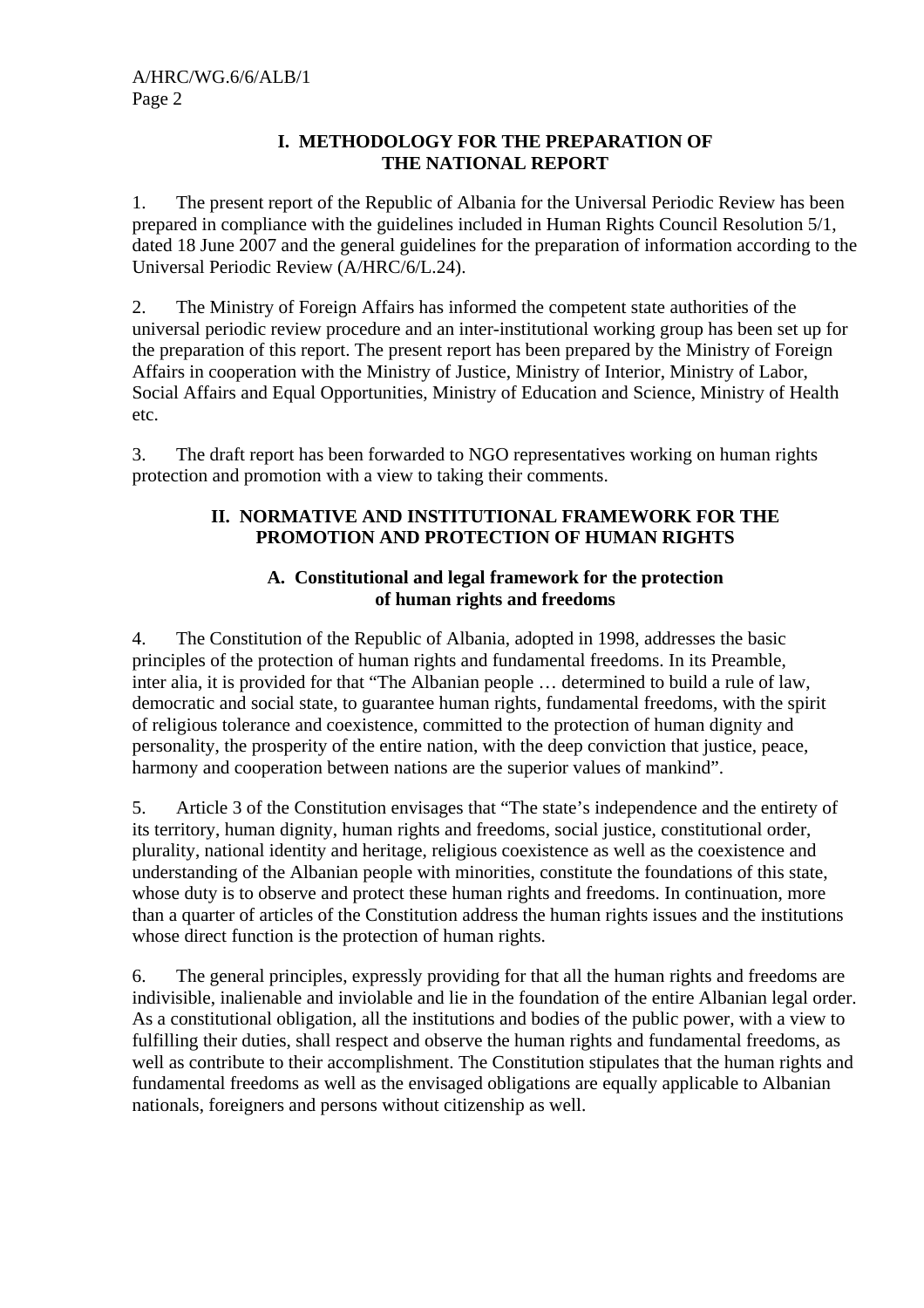7. The Constitution envisages as an exceptional case the restriction and limitation of human rights. The restriction of human rights and freedoms can be enforced solely by virtue of law, for a public interest or for the purpose of protecting the rights of other people. These restrictions shall not encroach on the essence of human rights and freedoms and in any case, they shall not exceed the limitations provided for by the European Convention on Human Rights, as well as they shall be proportional to the situation that has dictated this restriction.

8. The Constitution stipulates the equality before the law as the basic principle of the protection, respect, observance and promotion of human rights. No one shall be unjustly discriminated on account of gender, race, religion, ethnicity, or by reason of their philosophical and political opinions or religious convictions, economic, educational or social background as well as parental belonging, if there does not exist a reasonable and objective justification.

9. The Constitution guarantees special protection to the national minorities. The national minorities exercise their rights and freedoms in full equality before the law. They are entitled to express their ethnical, cultural, religious and lingual belonging freely and without prohibitions or constraints. They are entitled to preserve and develop their ethnical, cultural, religious and lingual belonging, to learn and be taught in their mother tongue as well as to join organizations and associations for the protection of their identity and interests.

10. The Constitution lays down special provisions about the respect, observance and promotion of individual, political, economic, social and cultural rights and freedoms. Those provisions confirm the legal protection of life, the guarantee of the freedom of speech, press, radio and television, as well as the freedom of thought and religion and the right to information access. It points out that no one shall be subjected to torture and other cruel, inhuman or degrading treatment or punishment, or forced labor. The Constitution guarantees the freedom of the individual, as well as the principles which ensure this freedom and also provides for the cases when this freedom may be restricted and addresses in detail the procedural guarantees which ensure the freedom of the individual. The Constitution guarantees the correspondence privacy, the intangibility of the dwelling place, the right to choose one's residence, the prohibition against the banishment of Albanian nationals, as well as the guarantee of private property.

11. The Constitution addresses the political rights and freedoms, namely the right of each national who has turned 18 to elect and to be elected, the right of each individual to join an organization or association, the right to gather in public, or the right to make and submit complaints, remarks and observations to public bodies.

12. The Constitution addresses the economic, social and cultural rights and freedoms. Labor is recognized as the only means by way of which the individual earns his living. On the other hand the individual is entitled to join trade unions, has the right to strike, the right to social insurance. This chapter addresses also the right to marriage and the right to set up a family. Women and children enjoy special protection. The compulsory elementary education and the general secondary education in public schools is provided free of charge.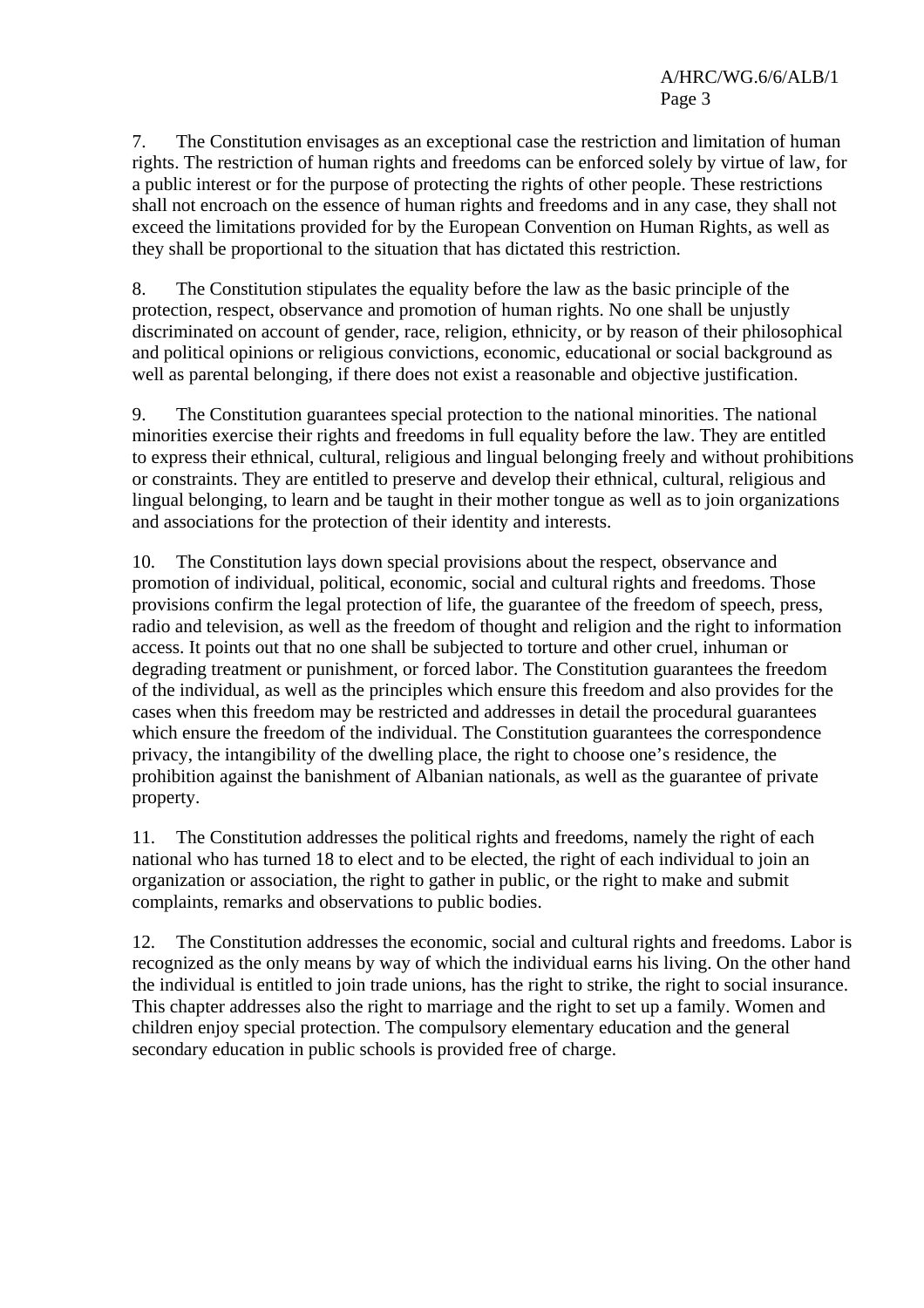## **B. Legal framework for the protection of human rights**

13. For the purpose of serving to the protection of human rights, the Parliament of Albania, Council of Ministers or other state institutions have prepared and adopted an entire corpus of normative acts, aiming at the guarantee and protection of human rights. Some of these acts are: Criminal Code (1995 – as amended); Code of Criminal Procedure (1995 – as amended); Civil Code (1994 – as amended); Code of Civil Procedure (1995 – as amended); Labor Code (1995 – as amended); Code of Administrative Procedures (1999); Family Code (2003); Electoral Code (2008); Law "On the Status of Labour Invalid" (1994 – as amended); Law "On the Status of the Orphan" (1996); Law "On Pre-university Educational System" (1995); Law "On the Right to Gather in Public" (1996); Law "On the Status of the blind person" (1996); Law "On Press" (1997); Law "On Private and Public Radio and Television"(1998); Law "On Rights and Treatment of Prisoners" (1998 – as amended); Law "On the Enforcement of Penal Sentences" (1998); Law "On Asylum in the Republic of Albania" (1998 – as amended); Law "On the Ombudsman" (1999 – as amended); Law "On the Status of persons with disabilities (paraplegics and tetraplegics)" (2000); Law "On Political Parties" (2000); Law "On the Functioning of the Judicial Police" (2000 – as amended); Law "On the Organization and Functioning of Prosecutor's Office" (2001 – as amended); Law "On the Organization and Functioning of the Ministry of Justice" (2001 – as amended); Law "On Vocational Education and Training" (2002); Law "On the Lawyer's Profession" (2003 – as amended); Law "On the Protection of Witnesses and Justice Collaborators"(2004); Law on "Social benefits and insurance" (2005); Law "On the Measures against the Domestic Violence" (2006); Law "On the State Police" (2007); Law "On the Adoption Procedures and Albanian Adoption Committee" (2007); Law "On the Functioning of the Judicial Power" (2008); Law "On the Private Bailiff Service" (2008); Law "On the Protection of Personal Data" (2008); the Law "On Foreigners" (2008); Law "On the Penitentiary Police" (2008); Law "On Legal Aid" (2008); Law "On Public Health" (2009).

14. The Constitution of the Republic of Albania, the ratified international agreements which are an integral part of the domestic legal system and the Albanian legislation that is continually being amended and improved, guarantee the respect, observance and practical implementation and enforcement of human rights and freedoms.

## **C. The Institutional Framework for the Protection of Human Rights**

#### **1. Courts**

15. Article 7 of the Constitution stipulates that "The governance system in the Republic of Albania is based on the division and balance between the legislative, executive and judicial powers" thus guaranteeing the establishment of a rule of law and democratic state. Pursuant to the Constitution, the liberty, property and rights recognized by the Constitution shall not be encroached in absence of a due legal process. Any one, for the purpose of protecting his constitutional and legitimate rights, freedoms and interests, or in case of charges raised against him, is entitled to a due and public trial, within a reasonable time limit and by an independent and impartial court defined by the law. The judicial power is exercised by the Supreme Court, Appeals Courts, as well as by the First Instance Courts, established according to the law. The Constitution points out that judges are independent and are subjected solely to the laws and the Constitution. The independence of the judicial system is also guaranteed by an independent structure that is competent for the appointment, transfer or dismissal of judges. The High Justice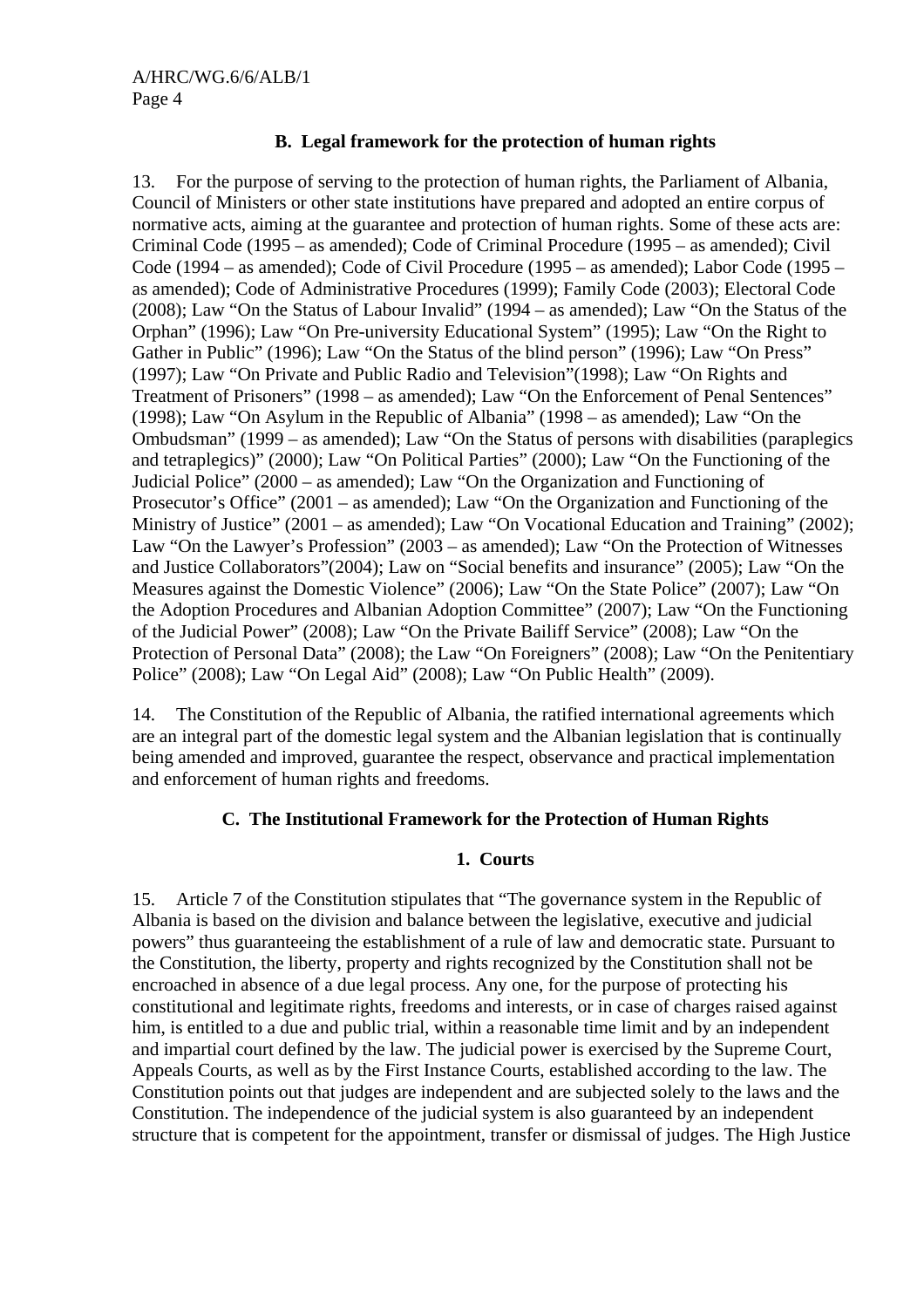Council is composed of the President of the Republic who is simultaneously the Chair of the High Justice Council, the Chief Justice of the Supreme Court, the Minister of Justice, 3 members elected by the Assembly, and 9 judges of all instances who are elected by the National Judicial Conference.

16. The Constitutional Court is a very important institution for the protection of human rights. This Court guarantees the respect and observance of the Constitution, renders the Constitution's final construction, as well as the final judgment of individual complaints about the violation of constitutional rights to a due legal process, after the exhaustion of all the juridical remedies for their protection.

17. With a view to attaining the independence and efficiency of the judicial system for the protection of human rights, a comprehensive legal framework has been adopted related to the organization and functioning of the judicial power (First Instance and Appeals Courts), the Supreme Court, the Constitutional Court and Court for Serious Crimes.

#### **2. Prosecutor's Office**

18. Pursuant to the Constitution, the Prosecutor's Office exercises the criminal prosecution and represents the prosecution body in the trial in the name of the state. The Law "On the Organization and Functioning of the Prosecutor's Office" stipulates that "the prosecutors exercise their duty in compliance with the Constitution and laws, and carry out their competences respecting and observing the principles of a fair, equal and due legal process as well as the principles of the protection of the legitimate human rights, freedoms, and interests".

## **3. The People's Attorney (The Ombudsman)**

19. The Ombudsman is a constitutional and independent institution that exercises its activity for the purpose of the protection of legitimate individual rights, freedoms and interests, which may be encroached on by the illegal and irregular actions or non-actions of the public administration bodies, as well as by third parties acting on their account.

20. The Ombudsman is elected by a majority of 3/5 of all the members of the Assembly for a five-year period and is entitled to re-election. The institution of the Ombudsman is composed of the Ombudsman as a monocratic body and the Ombudsman's Office.

21. The institution of the Ombudsman exercises its activity for the protection of human rights and freedoms pursuant to the law "On the Ombudsman" (1999 – as amended in 2000 and 2005) based on the principles of impartiality, confidentiality, professionalism and independence. The Ombudsman is entitled to make recommendations and propose measures when finds out violations of human rights and freedoms committed by the public administration.

# **4. State Minority Committee**

22. Regarding the protection of the minorities rights not only as an obligation arising from the Albanian government involvement in international organizations, but also as a reality grounded on the peaceful age-long coexistence between the Albanian majority and minorities, the Albanian government has established the structures responsible for dealing with the issues the minorities are faced with. With a view to promoting the inclusion in the country's public life of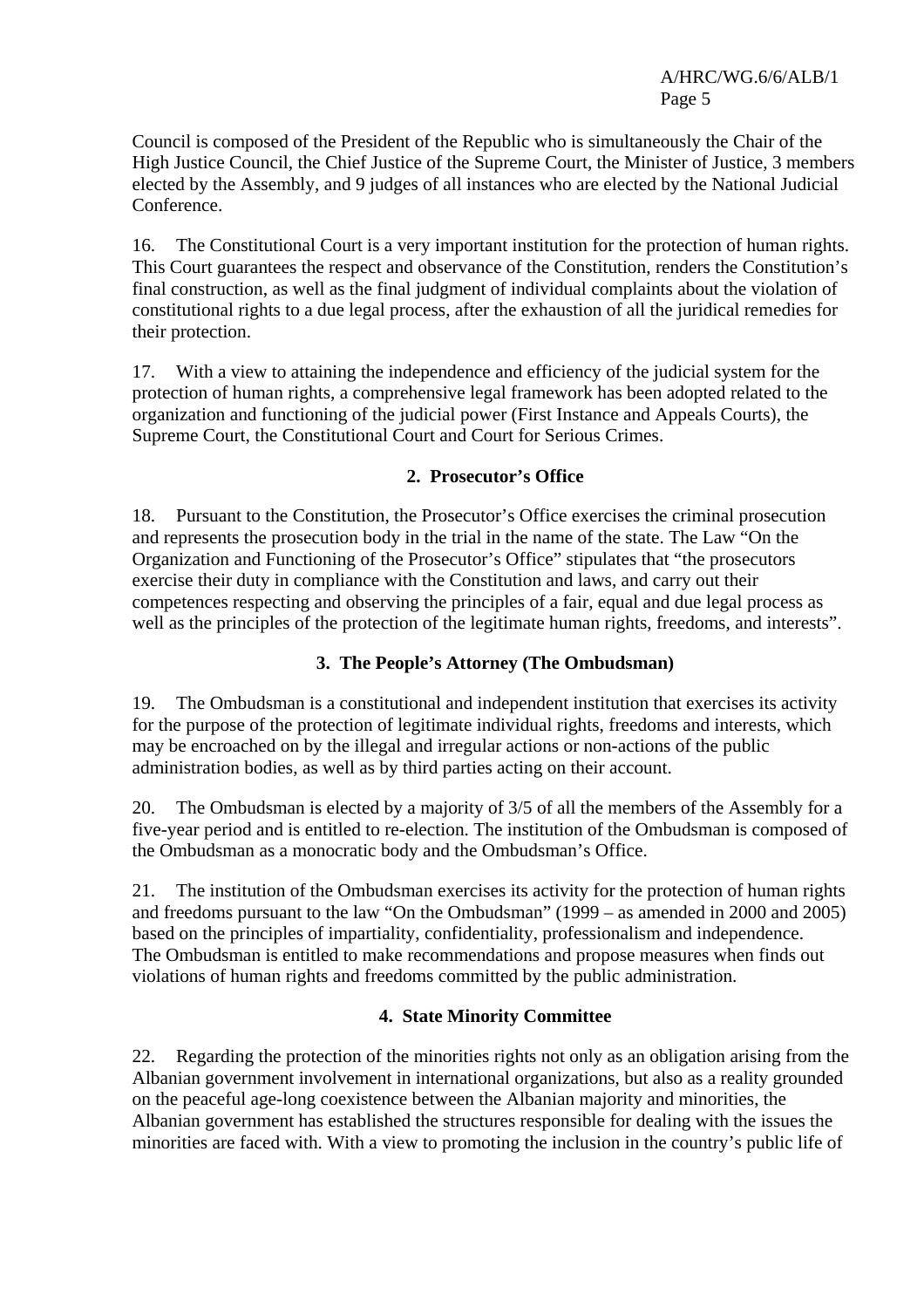the persons who belong to the national minorities, the State Minority Committee was established in 2004 and has operated since then as an advisory body near the Albanian government. This Committee cooperates with central and local government bodies, with organizations and associations dealing with minority issues, for the improvement of standards in respecting and observing the minority rights in Albania. It proposes concrete measures with relation to the economic, social and educational development of minorities, contributing to the improvement of the condition of the persons belongs to minorities, wherever they live. It is composed of representatives of national minorities (Greek, Macedonian, Serbian and Montenegrin minorities) and ethno-linguistic minorities, (Roma and Aromanian/Vlach minorities). This Committee has managed to identify and put forward to the government the issues that the minorities are faced with suggesting the solutions.

# **5. Other institutions and mechanisms for the protection of human rights**

23. The Sector of Human Rights, Minorities and Reporting in the Ministry of Foreign Affairs monitors the fulfillment of Albania's international commitments in the field of human rights, and in cooperation with other institutions deals with the issues of the protection, respect of minorities rights and with the coordination and implementation of minority policies as well. Its objective is the establishment of official dialogue with representatives of minorities associations, the promotion of the activities aiming at the preservation and development of lingual, cultural, religious and national identity.

24. The Inter-ministerial Committee of Children's Rights, established in 2007 as an advisory body, guarantees the incorporation of policies concerning the children's rights into the development strategies. This Committee monitors the implementation of the National Strategy for Children and its Action Plan. The Technical Secretariat for Children established in 2006 in the Ministry of Labor, Social Affairs and Equal Opportunities, (hereinafter referred to as the Ministry of Labor) monitors the implementation of the National Strategy for Children and its Action Plan, coordinates the cooperation with other institutions, and civil society. The Units for the Protection of Children's Rights at the county and municipality level are in charge for the protection of the children's rights at the regional level.

25. The National Steering Committee "On the elimination of child labor" (2001) which is chaired by the Minister of Labor is the highest structure in charge of the integration of child labor issue in the drawing up of national policies. "The Elimination of Child Labor Unit" is established near the Ministry of Labor, which monitors the expansion of the child labor phenomenon. These structures are set up within the framework of the International Program for the Elimination of Child Labor (IPEC). The National Employment Service monitors the law enforcement with relation to the employment, vocational training and qualification. The State Labor Inspectorate ensures the enforcement of the labor legislation by the state and private legal entities, including the inspection of child labor.

26. National Council on Disability Issues established in 2005, chaired by Deputy Prime Minister, guarantees the protection of the rights of persons with disabilities and their integration in all fields. The Technical Secretariat for Persons with Disabilities established in 2006 in the Ministry of Labor monitors the implementation of the National Strategy for Persons with Disabilities and its Action Plan.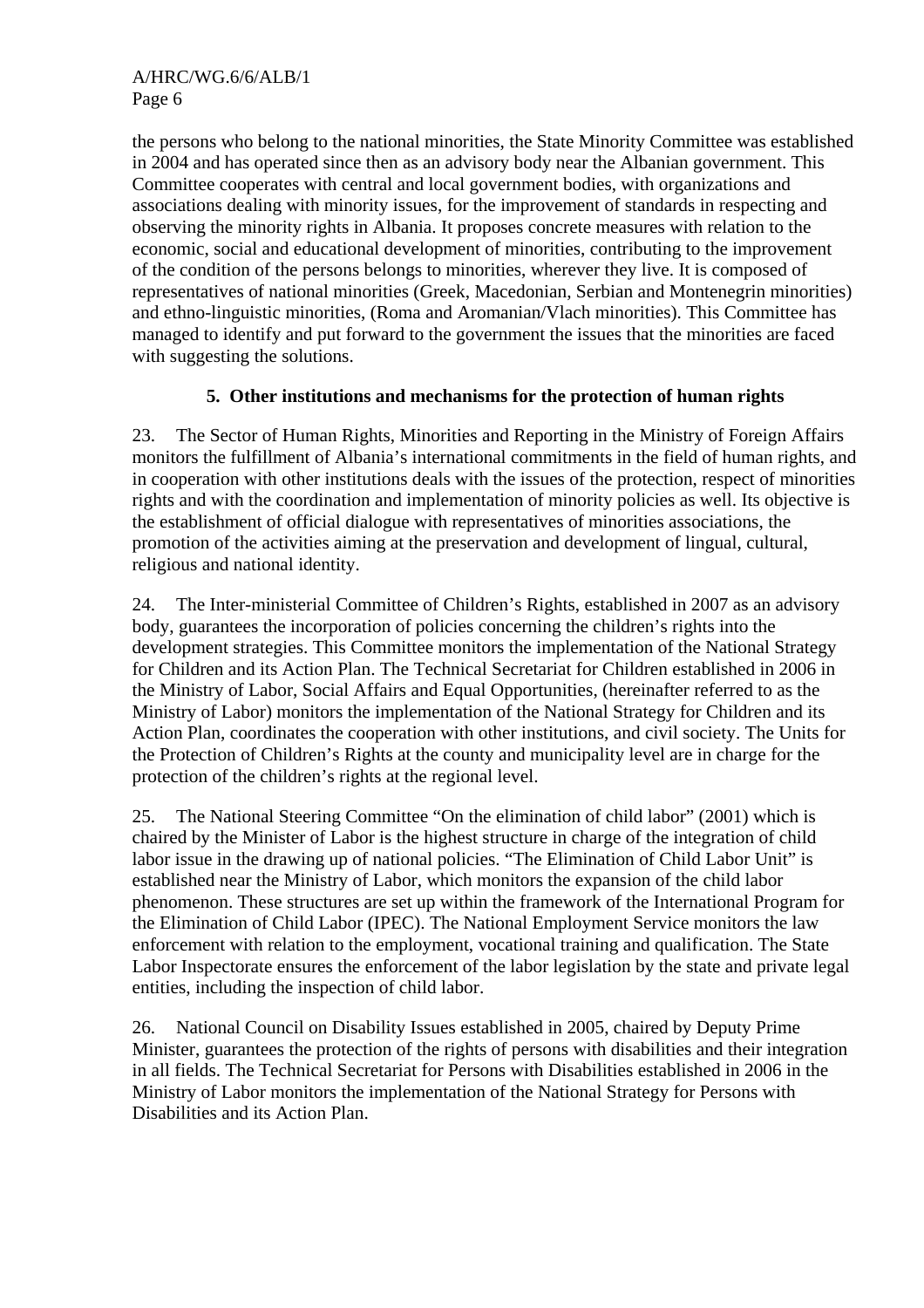27. Ministry of Labor, by means of its respective structures is the key responsible, coordinating, supporting and supervising authority in the field of labor, social affairs, gender equality and domestic violence. The Directorate of Equal Opportunities Policies near this Ministry (Sector of Gender Equality and Sector for Measures against Domestic Violence) has the mission of drafting and developing the policies for the promotion of equality in such fields as gender equality, inequality in skills/abilities, minority issues, age, generation and race inequality, the prevention and reduction of domestic violence and gender-related violence. The Directorate of Social Services Policies has the mission of drafting and developing the policies and the legislation for the protection of the rights of the persons with disabilities, young peoples, elders and poor families. The State Social Service is the executive institution of the policies and legislation in the field of social protection.

28. The Technical Secretariat for Roma Minority in the Ministry of Labor is in charge of the monitoring of the implementation of the objectives and measures defined in the national strategy "For the improvement of the living conditions of the Roma minority".

29. The State Committee of the Fight against the Trafficking in Human Beings chaired by the Minister of Interior is composed of high representatives of political level of central institutions and is responsible for the prevention and fight against trafficking. In 2009 is established the National task Force against Trafficking.

30. The National Coordinator's Office for the Fight against the Trafficking in Human Beings (established in 2005) coordinates the work between institutions in the fight against trafficking in human beings, at the national, international level. The Anti-Trafficking Unit operates near it. The Regional Committees of the Fight against Trafficking in Human Beings were established in 2006 in the 12 counties of the country, for the prevention of the trafficking phenomenon, the protection of potential trafficking victims, whereas at the administrative level special structures operate within the police force with the aim of combating the organized crime and illicit trafficking.

31. Beginning from 2007, the Sector for the Protection of Children and Domestic Violence operates at the central level, near the Directorate General of State Police. At the regional level, in the County Police Directorates, have been established the Sections for the Protection of Children and Domestic Violence, which, are entrusted with the prevention, fight against domestic violence, violence against children, as well as with the protection of children from criminal activities and the protection of children involved in criminal activities.

32. The Unit for the Prevention of Torture near the Ombudsman that was established in 2008 aims at the protection of the rights of pre-trial detainees and convicts. This Unit operates near the institution of the Ombudsman, and it exercises the duties of the National Mechanism for the Prevention of Torture.

# **D. International Obligations**

33. The Republic of Albania has ratified the main international human rights instruments: Universal Declaration of Human Rights; International Covenant on Civil and Political Rights; Optional Protocol to the International Covenant on Civil and Political Rights; Second Optional Protocol to the International Covenant on Civil and Political Rights aiming the abolishment of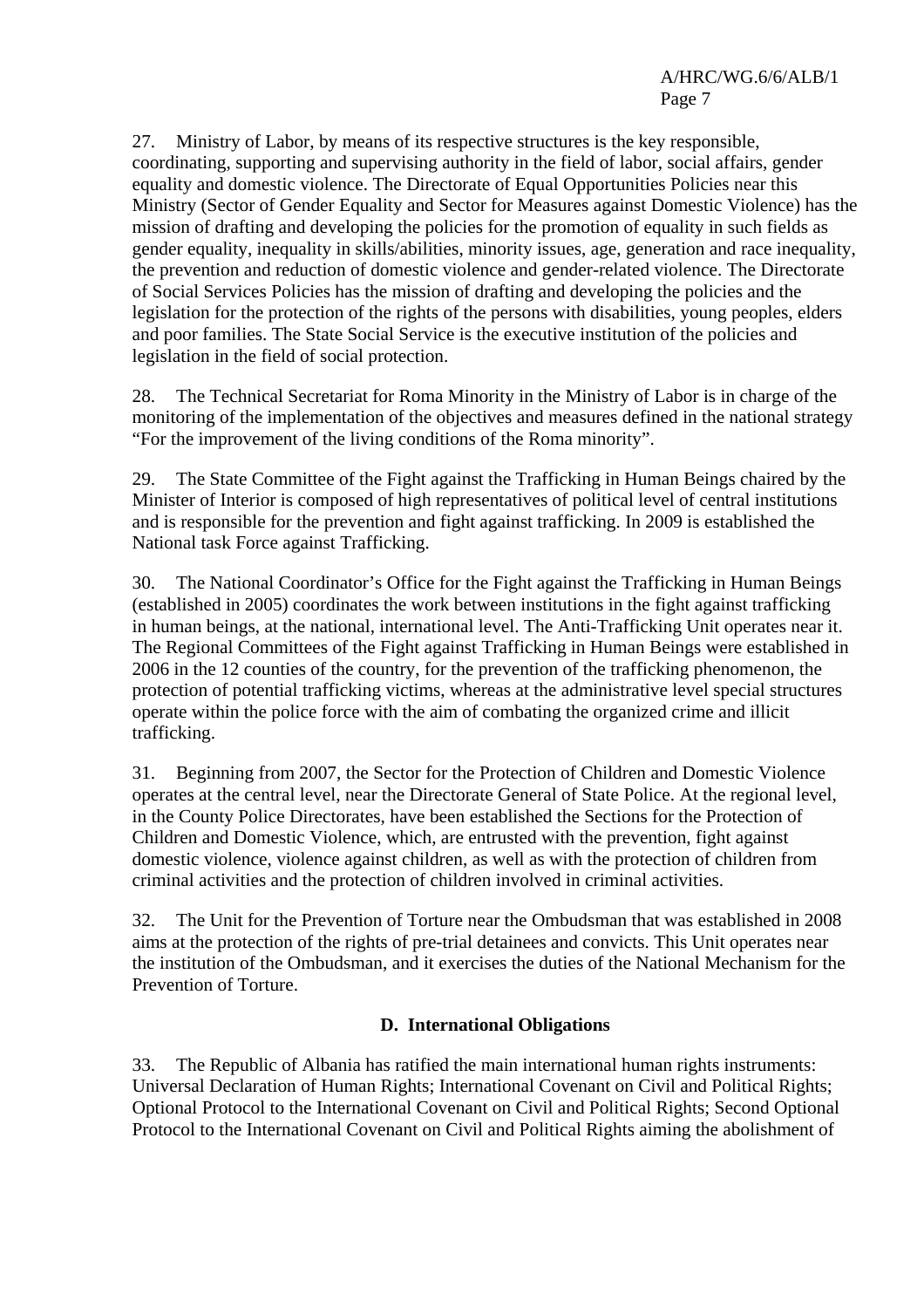the death penalty; International Covenant on Economic, Social and Cultural Rights; International Convention for the Elimination of all Forms of Racial Discrimination; Convention on the Elimination of all Forms of Discrimination against Women; Optional Protocol to the Convention on the Elimination of all Forms of Discrimination against Women; Convention against Torture and other Cruel, Inhuman or Degrading Treatment or punishment; Optional protocol to the Convention against Torture and other Cruel, Inhuman or Degrading Treatment or punishment Convention on the Rights of the Child; Optional Protocol to the Convention on the Rights of the Child on the sale of children, child prostitution and child pornography; Optional Protocol to the Convention On the Rights of the Child, on the involvement of children in armed conflicts; International Convention on the Protection of the Rights of All Migrant Workers and their Members of their Families; International Convention for the Protection of All Persons from Enforced Disappearance; Geneva Conventions; The Rome Statute of the International Criminal Court. The Republic of Albania has signed a substantial number of the Conventions of the International Labor Organization and UNESCO.

34. Also Albania is a party to European Convention On the Protection of Human Rights and Fundamental Freedoms, Protocols 1, 2, 3, 4, 5, 6, 7, 8, 11, 12, 13, 14 of this Convention; Framework Convention for the Protection of National Minorities; European Social Charter; European Convention for the prevention of Torture and Inhuman or Degrading Treatment or Punishment, and other conventions of Council of Europe.

# **E. The prevalence of international law over domestic law**

35. In the Republic of Albania, the international law enjoys a privileged position in proportion to the national law. The Constitution has stipulated the obligation of the Albanian state to enforce the international law. Article 122 of the Constitution defines that each international agreement ratified by the Parliament shall become part of the national law after its publication in the Official Journal. It is directly enforced saving the cases when it is not self-applicable and when its implementation requires the issuance of a law. The international agreement ratified by virtue of law prevails over the national laws which are not compatible with it. The norms issued by the international organizations prevail over the internal law, in case of a conflict, when in the agreement ratified by the Republic of Albania about its accession into that organization, the direct enforcement of the norms issued by the said organization is expressly stipulated.

## **F. Implementation of human rights obligations**

36. The Albanian authorities have an effective cooperation with human rights mechanisms. Albania has always had a principled stand and has continuously expressed its will to fully cooperate in a transparent way with Special Procedures. In this regard, in 2009 the Republic of Albania has answered positively to the Special Report's request on extrajudicial, summary or arbitrary executions to visit Albania.

37. The Republic of Albania has been visited by European Committee for the Prevention of Torture and Inhuman or Degrading Treatment or Punishment, European Commission (ad hoc visits in 1997, 1998, 2000, 2001, 2003, 2005, 2006, 2008). The Albanian Government has given its consent to the publication of the reports of this Committee. The last visit of European Commission against Racism and Intolerance was in March 2009.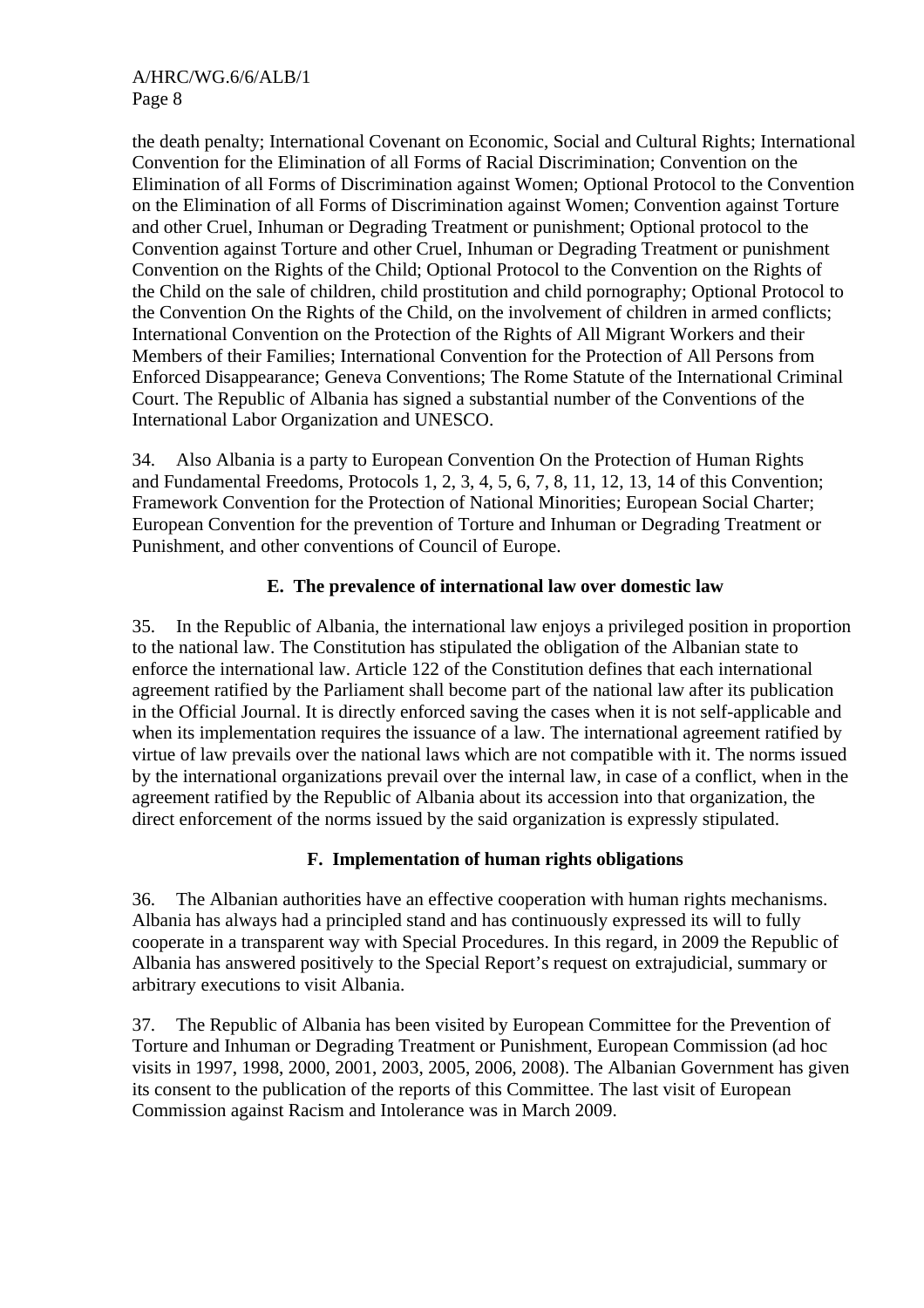38. In September 2007, the Republic of Albania was visited by the Council of Europe Human Rights Commissioner Mr. Thomas Hammarberg. The aim of his visit was the drafting of the evaluation report on the respect of human rights.

39. In March 2008, the Republic of Albania was visited by a delegation of the Advisory Committee on the Framework Convention for National Minorities for purposes of preparing an Opinion in the context of the second monitoring cycle under the Framework Convention.

40. All elections held during the reporting period have been monitored by international monitoring missions led by OSCE/ODIHR.

41. In the period from 2003-2009, the Republic of Albania submitted periodic reports on compliance with the commitments arising from international human rights treaties and provides additional information on request. Final recommendations of treaty-based bodies are presented to the Government and reflected in new legislation and other measures. Meanwhile Albania is preparing other reports under international human rights conventions.

# **III. POMOTION AND PROTECTION OF HUMAN RIGHTS IN PRACTICE**

## **A. Protection against discrimination**

42. Article 18/2 of the Constitution stipulates that "... no one shall be unjustly discriminated on account of gender, race, religion, ethnicity, language or by reason of their philosophical and political opinions or religious convictions, economic, educational or social background as well as parental belonging."

43. The Code of Administrative Procedures envisages that in the field of relations with private persons, the public administration is guided by the principle of equality, meaning that no one shall be privileged or discriminated on account of the above mentioned reasons.

44. The Labor Code prohibits any type of discrimination in the field of labor, be it in the public or private sector or in the professional life as well. The legislation on social insurance provides for equal rights.

45. The Criminal Code defines as a criminal offense the discrimination in the public sphere in case an employee performing a state function in the public service, because of and in exercise of his duty makes discriminations on account of family origin, sex, health condition, religious convictions, political opinions, trade union activity or because of one's belonging to a certain ethnicity, nation, race or religion, consisting in the creation of unfair privileges, rejection of a right or benefit stemming from the law".

46. By virtue of Law, "On some amendments to the Criminal Code" adopted in 2007, the committal of a criminal offense instigated by motives related to gender, race, religion, nationality, language, political, religious or social opinions and convictions, has been added to article 50 of the Criminal Code as an aggravating circumstance. The Criminal Code stipulates that the exercise of torture for the aim of discrimination is sentenced to 4-10 years of imprisonment. The Code also lays down that the violation of nationals' equality, by reason of family origin, sex, health condition, religious convictions, political opinions, trade union activity or because of one's belonging to a certain ethnicity, nation, race or religion, consisting in the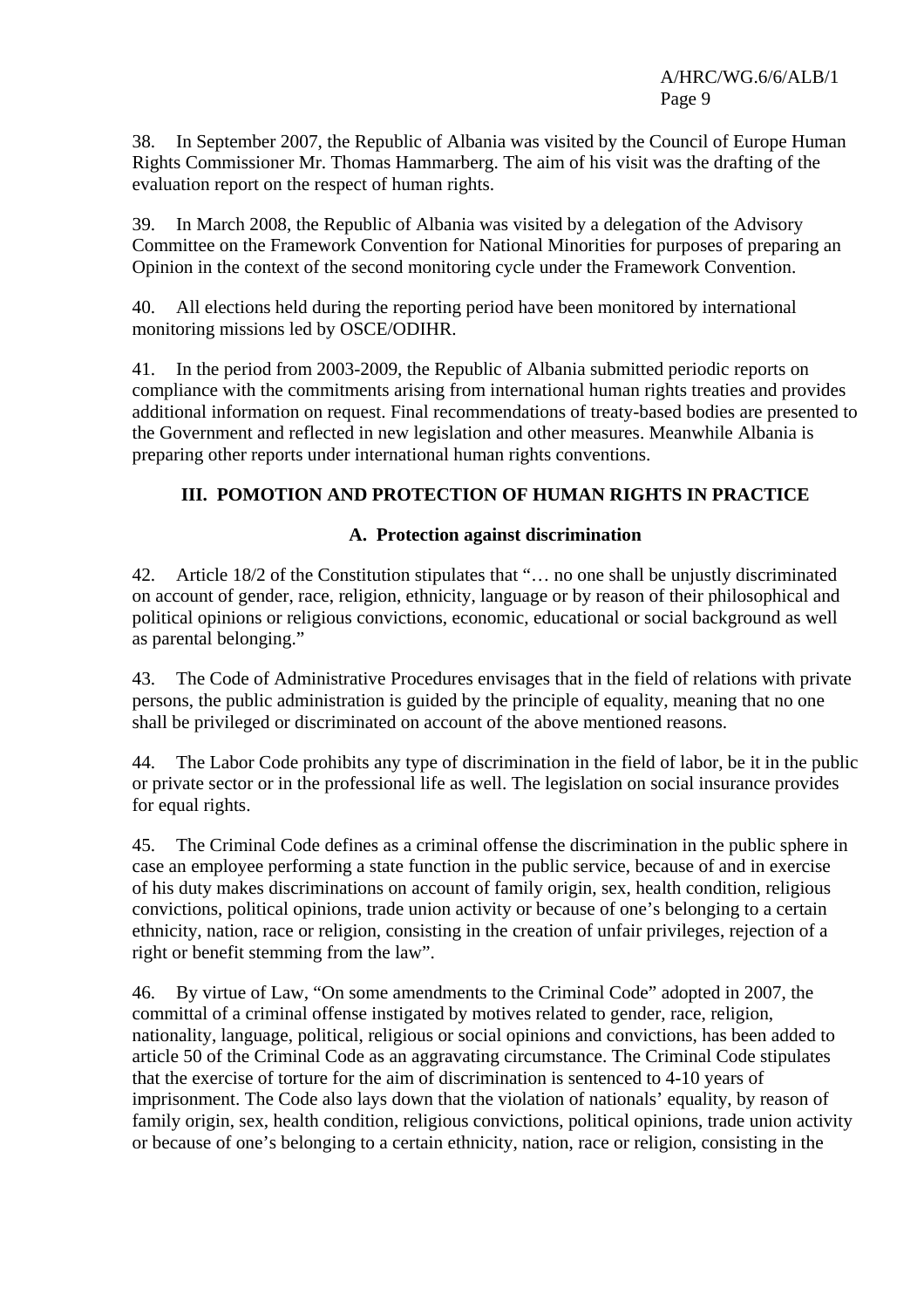creation of unfair privileges, rejection of a right or benefit stemming from the law is punishable by a fine penalty or an imprisonment sentence up to 5 years. The instigation of hatred, quarrels between nationalities, races and religions, preparation or propagation of writings with such content constitutes a criminal offense and is punishable by a fine penalty or imprisonment sentence up to 10 years.

47. In the field of education, the Law "On the Pre-university Educational System" guarantees equal rights to education to all the nationals, regardless of their social status, nationality, language, sex, religion, race, political opinions, health condition and economic situation.

48. The health- related legislation, the Law "On gender equality", the law "On the State Police", the Law "On Rights and Treatment of Pre-trial Detainees and Prisoners", the Law "On Internal Inspection Service in the Ministry of Interior", the Law "On the protection of personal data", the Law "On the electronic communication in the Republic of Albania", the Law "On the prevention and control of HIV/AIDS", the Law "On foreigners", the Law "On public auctions", the Law "On Sports" etc., provide for special provisions which avoid any form of discrimination in the respective fields.

49. Albania does not have a specific law against discrimination yet, but the civil society has prepared a draft-law against discrimination, which is being consulted with various stakeholders.

# **B. Life Protection**

50. Regarding the right to life as the basic right from which stem all the other rights, the Albanian legislation, fully guaranteeing this right. Article 21 of the Albanian Constitution guarantees that the individual's life is protected by law. This prerequisite of the Constitution has found reflection into the issuance of a series of legal acts and by-laws that enable the guaranteeing of this basic constitutional right.

51. The ratification of Protocol No 13 of the Council of Europe by the Albanian state has enabled the abolishment of death penalty from the Albanian legislation regardless of the committed criminal offense. With a view to preventing the criminal offenses which might endanger the individuals' life and health, the legislation envisages drastic and severe criminal measures.

52. A complete legal and institutional framework guarantees the right to life and to health. Based on the best world practice, the health institutions apply the protocols of disease treatment, thus guaranteeing a very contemporary treatment of diseases. A network of health institutions operates in the entire country in service of life preservation and protection, supported by a substantial number of doctors and assisting staff.

53. Due to the legal and organizational measures undertaken, the phenomenon of the vendetta (blood feud) has been restricted considerably (the Criminal Code defines vendetta as a criminal offense), but it still continues to be present in the Albanian society.

## **C. Freedom of expression**

54. Freedom of expression is guaranteed by article 22 of the Constitution. The freedom of press, radio and television is guaranteed and prior censorship of a means of communication is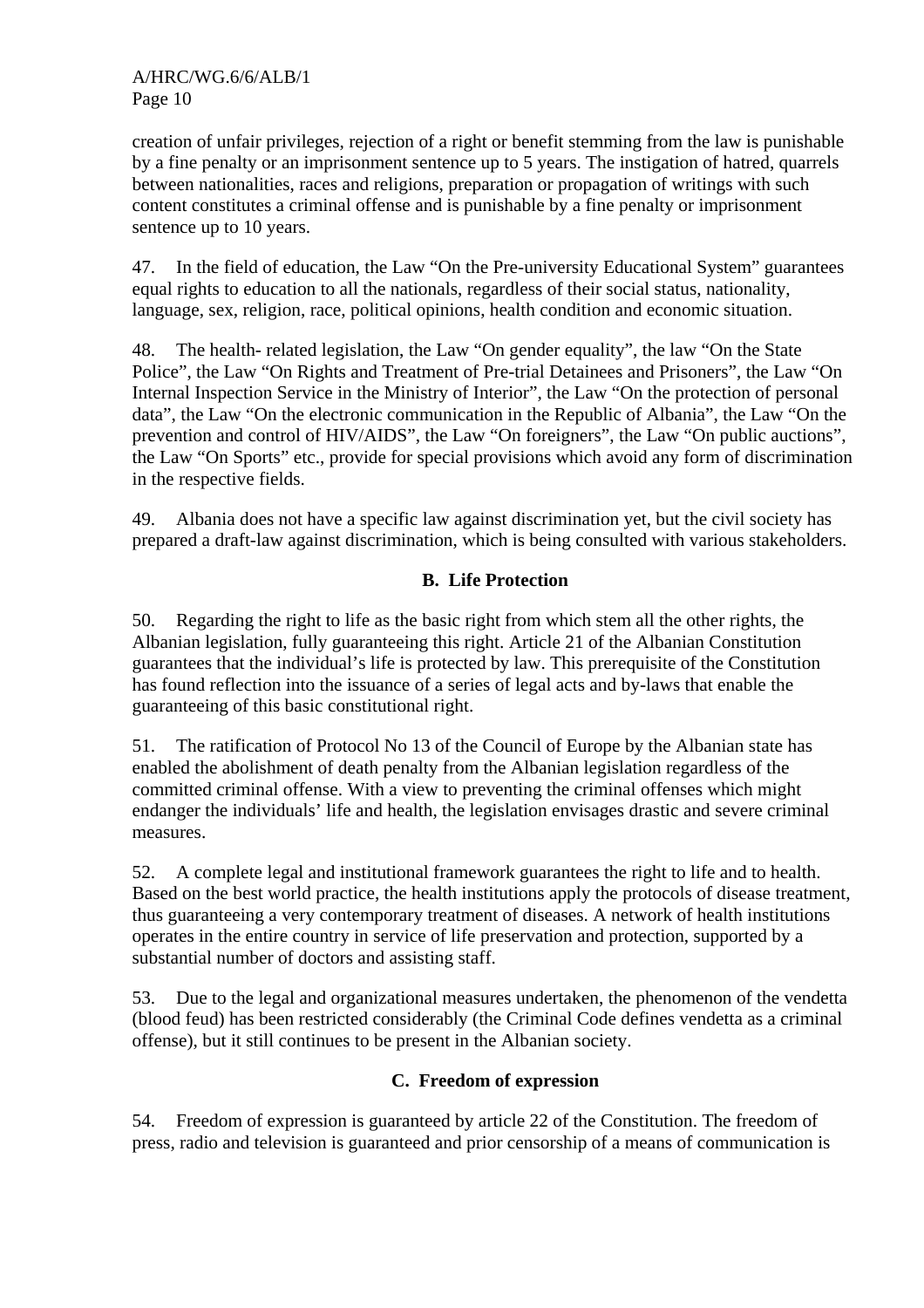prohibited. The law may require the granting of authorization for the operation of radio or television stations.

55. The written and electronic media, being two of the most important means by way of which the freedom of speech is accomplished, enjoy a special status. An indicator of this is the fact that the Law "On the Press" consists of a single article stating that the press is free and the freedom of press is protected by law. The large number of newspapers and magazines circulating in the market demonstrates the spaces that the freedom of speech finds in the written media. The radiotelevision activity is also regulated by a specific law, guaranteeing the impartiality, the right to information, respect of political opinions, religious convictions, personality, dignity, individual's privacy as well. Special attention is paid to the protection of minors' interests in these activities.

56. The verbal crime does not exist in the Criminal Code, but this Code provides for criminal offenses such as insult and defamation (libel) which encroach on the individual's integrity and dignity. The Code charges with criminal liability the legal entities that prevent the nationals from exercising the freedom of expression, gathering in public or manifestation, punishing them by fine penalties or imprisonment sentences up to 6 months.

# **D. Rights of the child**

57. The Constitution, envisages special provisions for the protection of the rights of children and juveniles. Within the framework of the protection of economic, social and cultural rights and freedoms, the state has the obligation to fulfill the children's needs for well-being, well-bringing, education, employment, intellectual development, to guarantee facilitating procedures during the trial of children at courts, and to ensure the protection of children against violence, ill-treatment, their exploitation at work, especially when they are under the legal labor age which may harm their health, endanger their life or their normal development.

58. The Family Code, addresses broadly the issue of children's rights protection and incorporates the general principles of the international instruments into the field of children's rights protection. The Code pays special attention to the child's treatment and care, parents' obligations, exercise of parental responsibilities, permission of child labor, the care they are entitled to if they work, as well as the institutional obligations of the state toward the children who lack the parental care.

59. The Criminal Code envisages criminal offenses committed against the minors, as well as the severity of sentences rendered against persons who by virtue of a final judgment are pronounced guilty of a criminal offense committed against children. The Civil Code of the Republic of Albania stipulates the children's legal defense and the recognition of their rights.

60. The Labor Code and the by-laws issued in its application guarantee the minors' protection, define the minimum labor age of children (16 years old), the prohibition of all forms of forced labor, work duration, easy and difficult jobs, medical check up etc. The Law "On social benefits and insurance" provides for measures which ensure social benefits and insurance to the needy individuals and groups, because of their limited economic, physical, psychological and social abilities and opportunities, including children as well.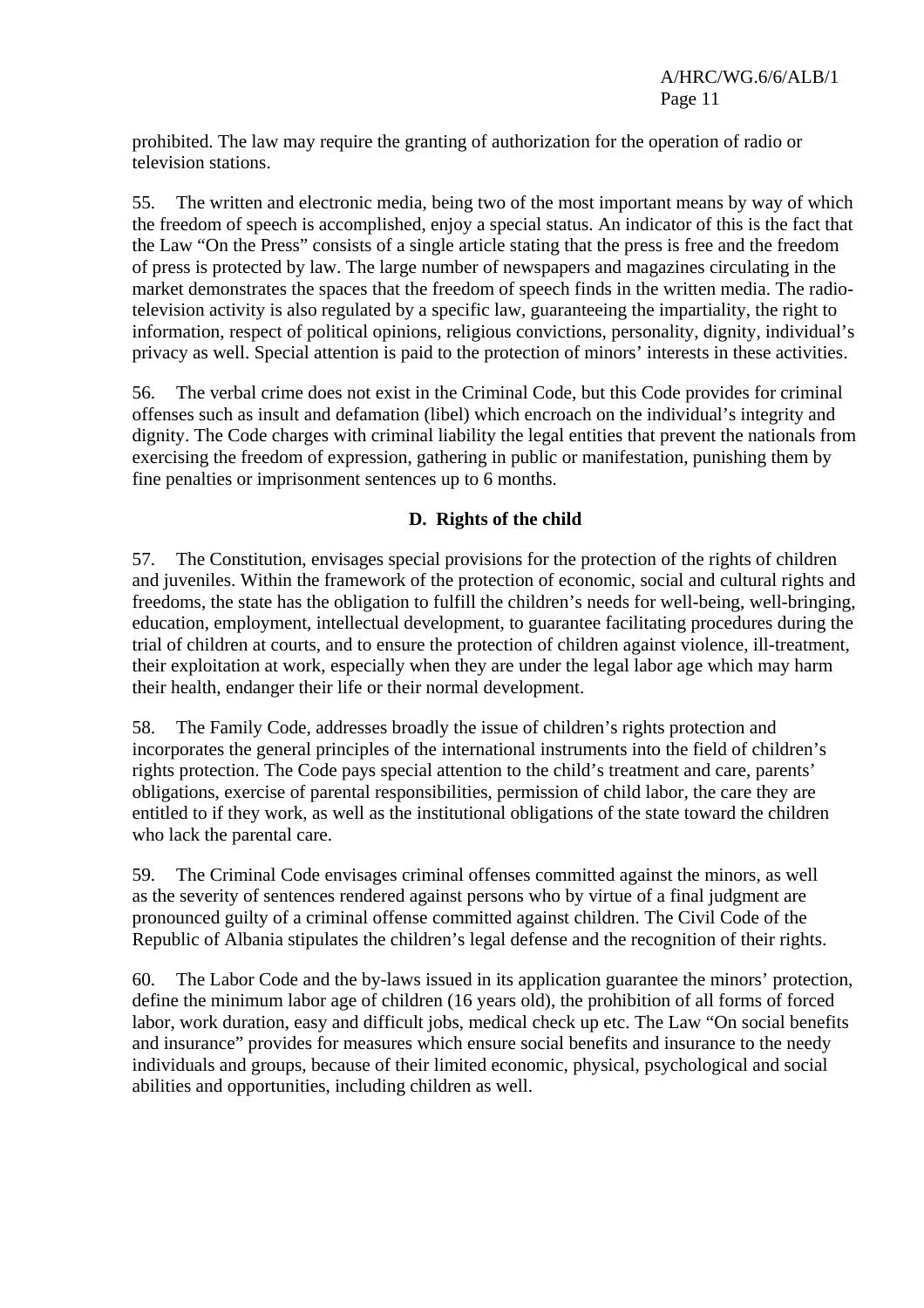61. The health-related legislation provides for the provision of the necessary services to children as well as the benefits of health care for the children before and after their birth, regardless of their solvency. The law "On public health" aims at the protection of children's health, their immunization and their protection against smoking and alcohol. The policies and strategies in this field aim at the continuous improvement of the health of women and children and of life quality, influencing the progressive decrease of their mortality and morbidity.

62. Legislation, policies and strategies in the field of education aim at guaranteeing the access to all the education levels, a qualitative and comprehensive education, the curricula and structural reform of pre-university educational system. Special importance is attached to the ensuring of optimal education to the children coming from the needy strata, Roma children, disabled children, giving priority to the comprehensive education. Within the framework of the enhancing of attendance of elementary education it has to be emphasized that at the national level the school drop-out is increasingly falling. The school enrollment level for the compulsory education is 89 per cent, whereas for the high cycle of the compulsory education is 94 per cent. The school finishing level as well as the percentage of children who start the first grade and finish the fifth grade is 98 per cent.

63. A series of legal acts, such as the Law "On measures against domestic violence", the Law "On the adoption procedures and Albanian Adoption Committee" , the Law "On legal aid", the Law "On the rights and treatment of pre-trial detainees and prisoners", provide for provisions guaranteeing the protection of children's rights, the prevention of domestic violence, child's illtreatment, the child's right to be raised in a family environment, granting of legal aid to juveniles who are in conflict with the law and the special treatment of juvenile convicts.

64. The Decree of the President of the Republic of Albania "On the establishment of special criminal sections for the prosecution of juveniles near the judicial district courts" (2007), in application of the Code of Criminal Procedure, stipulates that the prosecution and trial of juveniles shall take place in special sections.

65. In the National Strategy for Children (2005-2010), and its Action Plan, there have been set out concrete objectives and measures for the protection of children's rights, to ensure equal opportunities to all the children, regardless of their age, gender, ethnicity, disability, birth status. The fields of this Strategy are: Children's survival; children's protection; Children' development; Children's participation and involvement.

66. Foster Care Strategy for the Children in Need (adopted in 2008) provides the foster care as an alternative service, in order to guarantee the rights of the child.

67. In 2008 Ministry of Labor, has undertaken the initiative to draft a specific law on the rights of the child.

# **E. Prevention of torture and inhuman or degrading treatment or punishment**

68. Beginning from 1993 the Republic of Albania is a party to the "Convention against Torture and Other Cruel, Inhuman or Degrading Treatment or Punishment". An important obligation arising from this commitment is the adoption of a complete legal framework with a view to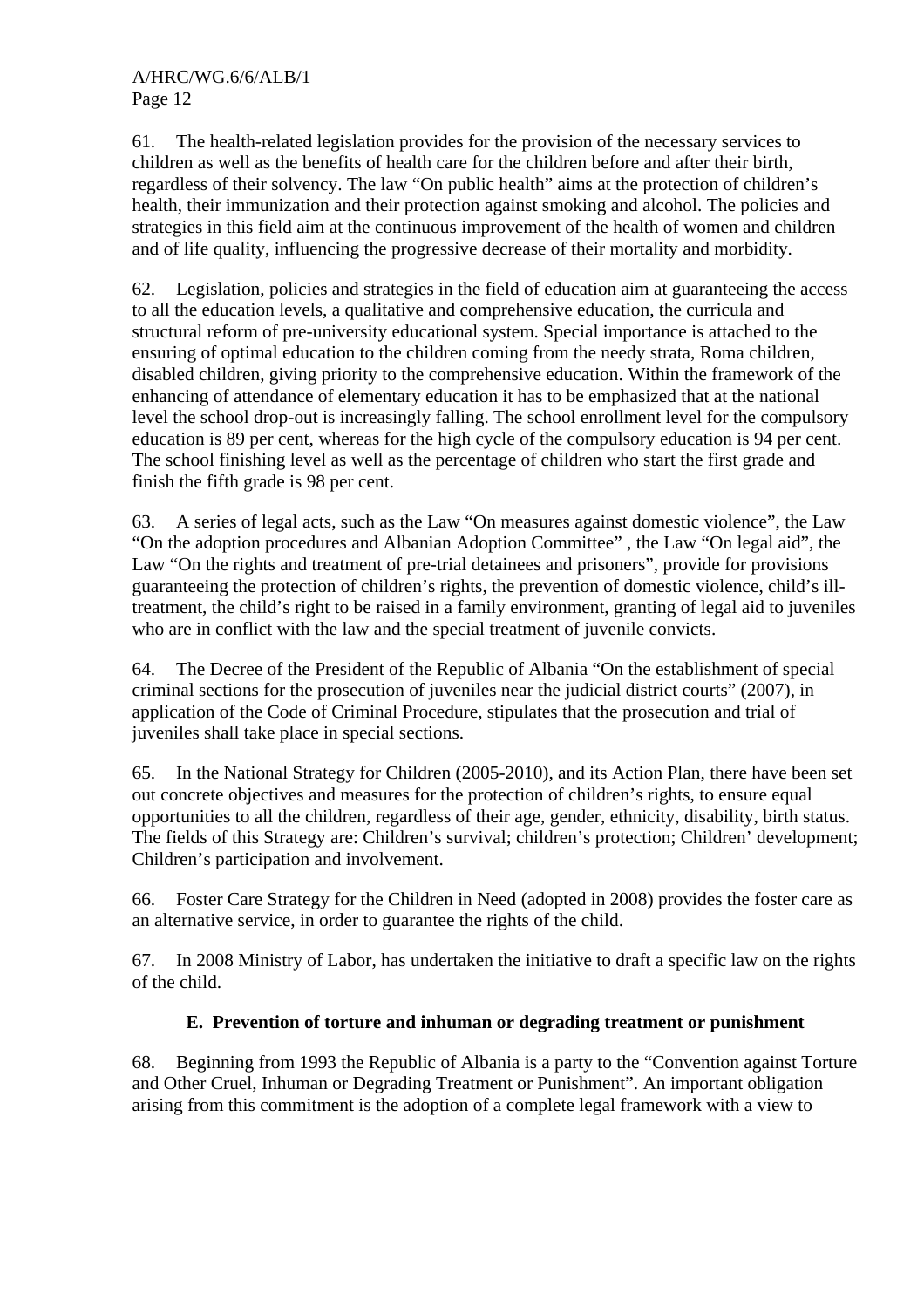entirely avoiding or minimizing the cases of exercise of physical or psychical torture by the entities invested with power.

69. The Constitution points out that "No one shall be subjected to torture and other cruel, inhuman or degrading treatment or punishment". By way of Law "On some supplements and amendments to the Criminal Code of the Republic of Albania" (2007), article 86 of the Criminal Code is amended, providing a definition of torture, in accordance with article 1 of the Convention against Torture. More specifically torture means "the committal of acts, by which severe pain or suffering, whether physical or mental, is intentionally inflicted on a person by another person acting in an official capacity, when such pain or suffering is inflicted by or at the instigation of or with his consent or acquiescence for such purposes as a) obtaining from him or a third person information or a confession; b) punishing him for an act he or a third person has committed or is suspected of having committed ; c) intimidating or coercing him or a third person ; d) for any reason based on discrimination of any kind ; e) or any other inhuman or degrading act.

70. The Code of Criminal Procedure stipulates that no one shall be subjected to torture or degrading treatment or punishment.

71. The Code of Police Ethics prohibits any act of violence during the exercise of duty by the police officers, and requires the enforcement of law and the protection of human rights.

72. Law "On State Police" points out that the mission of the State Police is the maintenance of public order and security in accordance with the law and by respecting and observing the human rights and freedoms, also it stipulates the cases of use of force and weapons by the State Police officers as well.

73. Law "On rights and treatment of pre-trial detainees and prisoners" (as amended) has the object of the protection, respect and observance of the rights of pre-trial detainees and prisoners in compliance with the international acts. This law prohibits the use of physical force against the convicts, if it is not indispensable to stop the violent acts, attempts to escape from the institution and to subdue rebellion even if they are passive in carrying out the issued orders, as well as the use of force or coercive instruments.

74. Torture-related issues have been addressed by other legal acts, such as the Code of Criminal Procedure, Law "On the Organization and Functioning of the Prosecutor's Office", Law "On the Penitentiary Police", as well as by a large number of by-laws.

75. In application of the obligations stemming from the Albanian legislation with relation to the respect and observance of the human rights and avoidance of any form of torture and inhuman or degrading treatment, a series of institutions operate in this respect such as the courts of all instances, Prosecutor's Office bodies, Ministry of Justice and Ministry of Interior.

76. A new positive development is the commitment of the Ombudsman in cooperation with high state authorities towards the fulfillment of obligations the Albanian state has to the Convention against Torture and its Optional Protocol, which requires from its member parties to establish the Independent Mechanisms for the Prevention of Torture. In 2008, some amendments were adopted to Law "On rights and treatment of prisoners" which define the competences and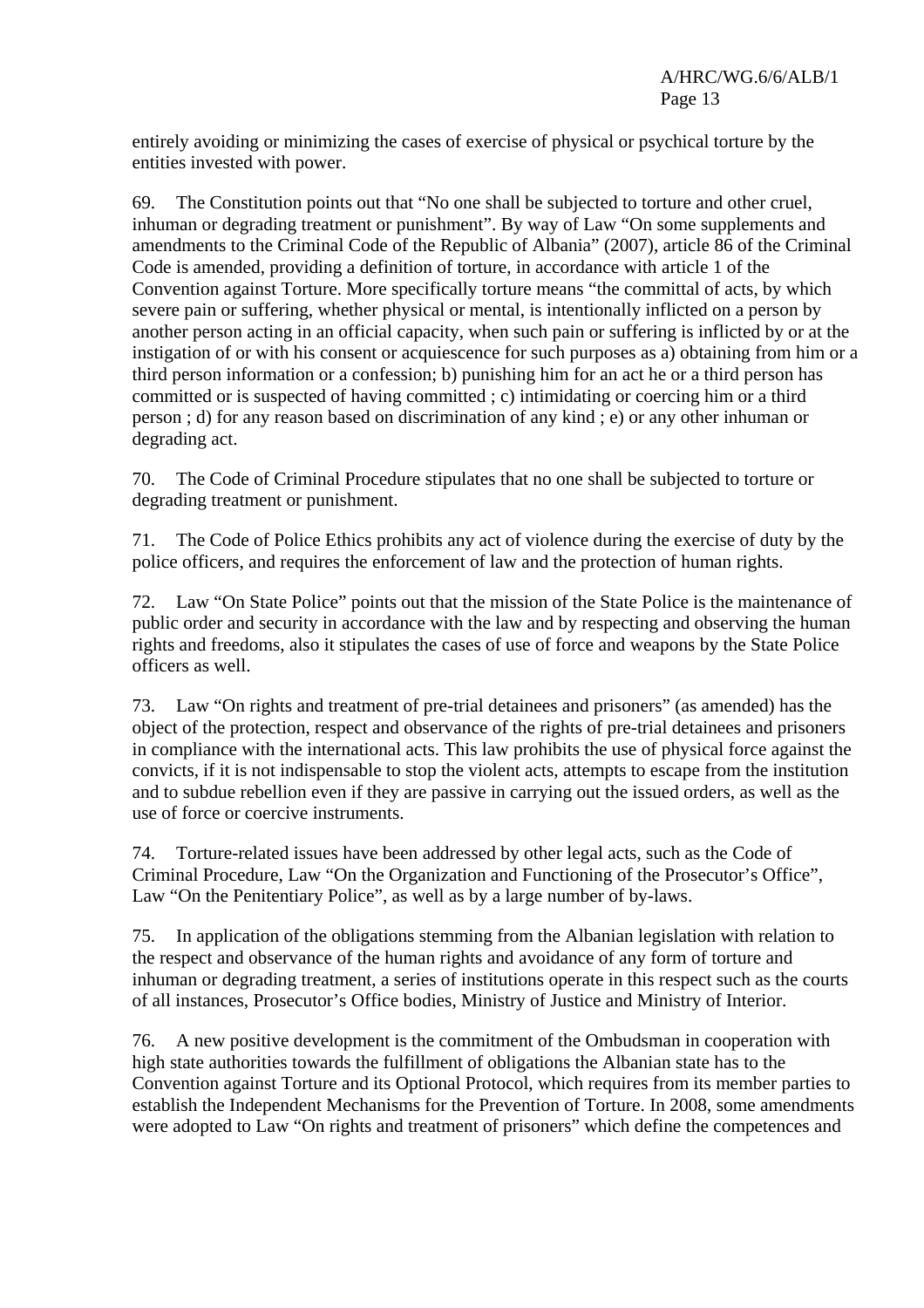powers of the "National Mechanism for the Prevention of Torture", the guarantees during the exercise of its activity and the supervision forms as well. The mechanism has the power to monitor regularly the treatment of individuals deprived of liberty, in the premises of detention, arrest or imprisonment with a view to avoiding the cases of use or torture of other forms of degrading treatment against them. On the basis of findings or complaints verified by it, the mechanism submits to the competent bodies its proposals about the taking of measures for the adjustment of the identified situation, as well as it proposes administrative measures or the criminal prosecution of the responsible persons.

## **F. Protection of minorities**

77. The Constitution regards the national minorities as an indivisible and important part of the Albanian society. It guarantees them full equality before the law in the exercise of their rights and freedoms and recognizes their right "to express freely and without prohibitions or constrains their ethnical, cultural, religious and lingual belonging, as well as the right "to preserve and develop their ethnical, cultural, religious and lingual belonging, to learn and be taught in their mother tongue as well as to join organizations and associations for the protection of their identity and interests".

78. In the Republic of Albania there is not a specific law on the protection of minorities, but separate laws address issues related to the respect and observance of minority rights. In addition to the Constitution, the protection of minority rights is addressed also by the Criminal Code, Code of Criminal Procedure, Code of Civil Procedure, Code of Administrative Procedures, Labor Code, Electoral Code, the Law "On the Ombudsman", the Law "On pre-university educational system", the Law "On the right to gather in public (assemble)", the Law "On public and private radio and television", the Law "On political parties", the Law "On the press", the Law "On the State Police", the Law "On the rights and treatment of pre-trial detainees and prisoners", as well as by a substantial number of by-laws.

79. The Framework Convention for National Minorities was ratified by the Parliament of Albania in 1999. Referring to the Constitution, the Convention is self-applicable and with the legal acts and by-laws constitutes the legal framework for the protection of minorities.

80. There are two minority categories in the Albanian reality: national minorities such as the Greek, Macedonian, Serbian and Montenegrin minorities, also there are the so-called ethnolinguistic minorities such as the Roma minority and Vlach/Aromanian minority. The difference between these two categories lies in the fact that the national minorities have a motherland, whereas the lingual minorities do not have a motherland, but are distinguished from the majority of population because of different linguistic characteristics form Albanian language. This division into national minorities and ethno-linguistic lingual minorities does not bring about any difference in respect of the volume of rights between the two categories.

81. The Albanian state protects and promotes the culture of national minorities. The legal framework creates the necessary conditions for the minority representatives to join cultural associations for the purpose of preserving and protecting their culture and national identity. On the other hand, the state supports the activity of these associations with funds allocated from the state budget. The spaces that the national minorities have in the written and electronic media serve that purpose as well. There are tens of newspapers and magazines which are regularly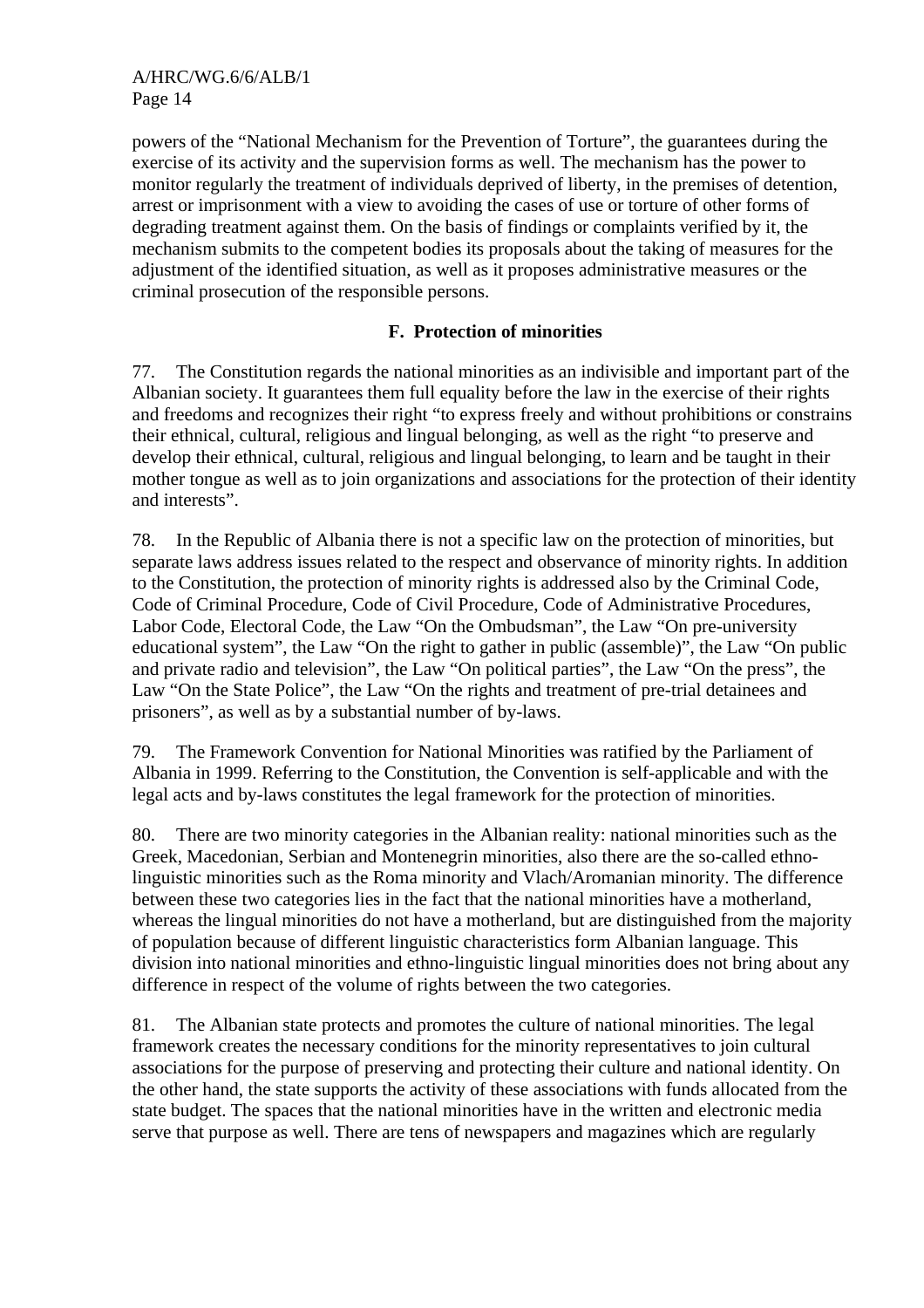published in the national language of the minorities. A number of TV and radio programs in the language of the national minorities constitute a tangible reality in all the regions where the minorities represent the majority of the population.

82. The preservation and protection of the languages of minorities is achieved, among others, even by way of education in these languages. The Albanian legislation creates the necessary conditions for the education in the mother tongue at the level of compulsory nine-year and high education of the minorities, whereas the education in Greek language is carried out at the university level. Recognizing the role of the education in the national language, the Government has allocated substantial funds from its budget for this purpose. Because of the small number of students who attend classes where the lessons are taken in the language of the minority, the printing cost of the school texts is 20 times higher than the printing cost of the texts for Albanian students. In the regions where the minorities constitute the majority of the population, the schools are kept open even if there are only 2 or 3 students attending that school, whereas the mean proportion student/teacher at the national level is one teacher per 30 students. The Strategy for Pre-University Education aims at "guaranteeing the access to all the education levels, ensuring non-discrimination of students on account of race, ethnic origin, disabilities or religion".

83. Since the very first democratic elections of 1992, the minorities have had their representatives in the Parliament of Albania. The Human Rights Party, which represents the national minorities in our country, in the last ten years, has been a member of all governing coalitions, (right-centered and left-centered).

#### **G. Roma minority**

84. The Roma minority faces a series of problems such as poverty, low educational level, hard living conditions and other social and economic factors and it is not subject to a discriminatory treatment of a community on its own. The Albanian Government, taking into consideration the difficult situation of the Roma community, trying to enhance the living standards of this community, is committed to the implementation of the national strategy "For the improvement of the living conditions of the Roma community" in 2003. The strategy was drawn up based on the social and economic situation, evaluation of problems and it was accomplished owing to the cooperation between the Government, Roma community representatives, and civil society by identifying the Roma community requests and the real implementing capacities, opportunities of the Albanian state. Based on this strategy, the Albanian Government is committed to address the economic, social issues of the Roma minority within the framework of the general social policies.

85. In application of the Strategy objectives and its Action Plan, several measures have been taken in the field of social protection in order to enhance the access and social benefits, to implement the special programs for the promotion of Roma community employment, especially the employment of Roma women, vocational/professional training, establishment of community services for Roma children, integration of Roma street children, measures towards the prevention and fight against trafficking, protection against violence, informing of families to benefit from the social protection system, economic aid program, social care services, NGOs' supporting programs etc. Pursuant to the Decision of the Council of Ministers "On the compensation of the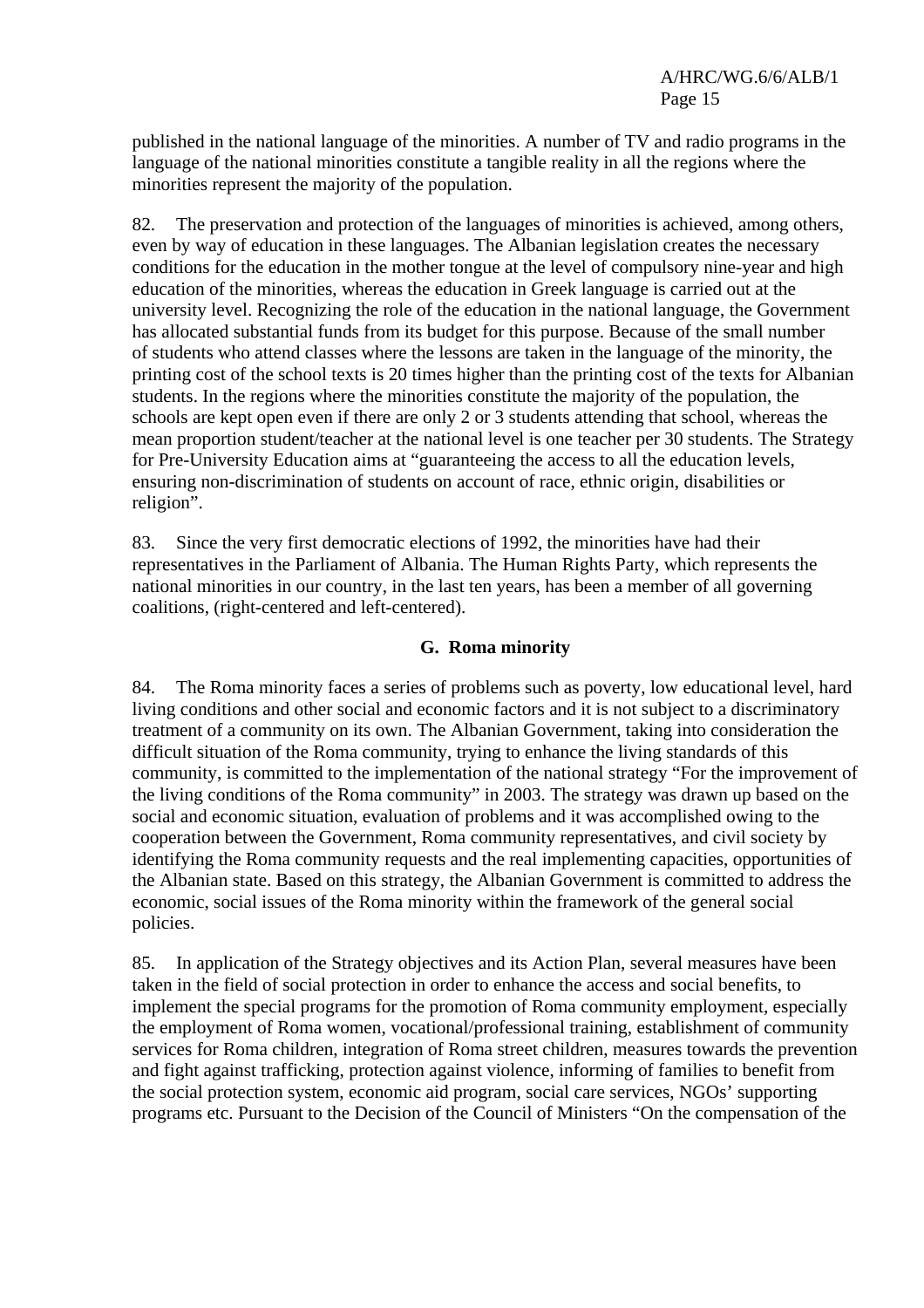identity card fee of the needy strata", the persons who belong to this community are provided with identity cards free of charge.

86. The Ministry of Education has undertaken the "Second Chance" initiative for the education of Roma children, which has enhanced the attendance of kindergartens and schools. The guideline on the enrollment of Roma children in schools even if they do not have a birth certificate has improved the school enrollment situation. There have been created the necessary opportunities for teaching of Roma language in the schools where the number of students is large, but there have been encountered difficulties due to the lack of pedagogic staff and lack of information on the part of this community. The Roma culture and tradition are incorporated into the national project package of cultural heritage.

87. Several measures are undertaken for offering of health service to this community as well as to the entire population, mother and child care, vaccination of Roma children, health education services, reproductive health, family planning etc.

88. In the field of housing, the assessment of housing needs, water supply and sewerage systems, internal street network in the local government units where there are Roma people is over. Within the framework of the project "On the construction of social apartments", spaces are open even for the Roma community.

89. In 2008 the Albania Government acceded to the Decade of Roma Inclusion, undertaking the attainment of objectives in the fields of employment, education, housing and health, as well as the promoting and supporting of the participation and inclusion of Roma minority in this process. The National Action Plan was drawn up in 2009 for the implementation of this Strategy, in cooperation with central institutions, local government, Roma organizations, civil society and UNDP's assistance. The contribution of Roma organizations to collection of data, identification of needs and submission of concrete proposals is worth mentioning.

# **IV. CHALLENGES, ACHIEVEMENTS, BEST PRACTICE**

# **A. Gender equality**

90. The principle of gender equality occupies a significant place in the Constitution of the Republic of Albania, as well as in other legal acts and by-laws. The definition of gender discrimination is provided in law "On gender equality in society" adopted in 2008 and is in compliance with the article 1 of the CEDAW Convention.

91. The Code of Administrative Procedures sanctions the principle of non-discrimination by reason of gender in the relations with administrative authorities. The Labor Code, the Law "On the status of the civil servant" and other legal acts and by-laws establish a complete legal framework aiming at the non-discrimination of women in the work relations. Nonetheless, the participation of women at an active age in work (according to the official data) is relatively low at the level of 50 per cent which is explained by a higher employment of women in the informal sector. Women constitute 50 per cent of the unemployed people in Albania (the unemployment rate is 13, 2 per cent). In other certain branches, women represent the majority of the employed people (in the processing industry they constitute 68 per cent of the employed people, in banking, education and health 54 per cent).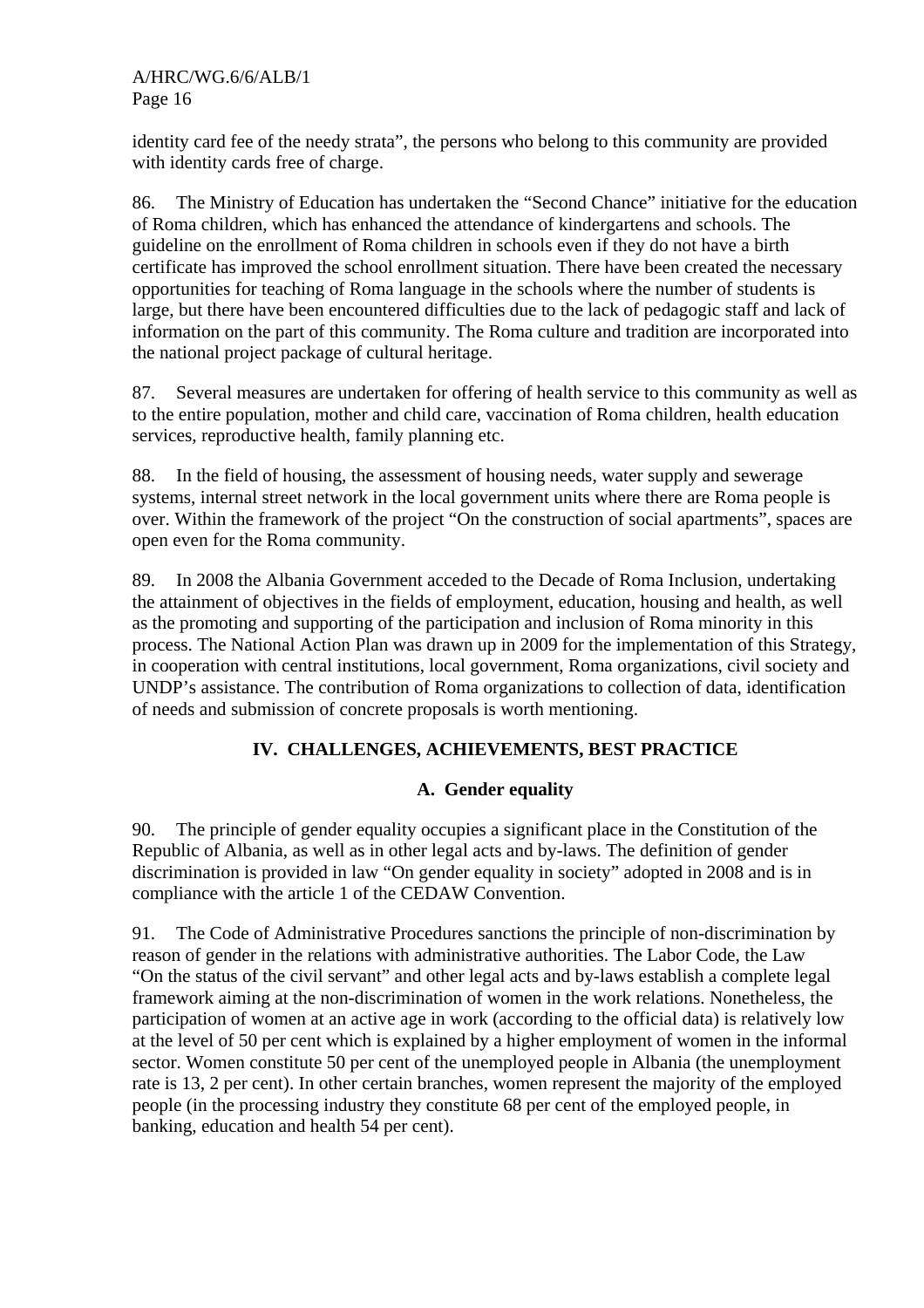92. The Law "On gender equality in society" (2004) was the first complete legal act in this field. This law was inapplicable due to the lack of clarity of the competences of structures responsible for the issues of gender equality. Law " On gender equality" adopted in 2008 that repealed the law of 2004 regulates the fundamental issues of gender equality in public life, of protection and equal treatment of men and women, of equal chances and opportunities in the exercise of rights, as well as of their participation and support to the development of all areas of social life. The law aims at ensuring an efficient protection against discrimination by reason of gender, as well as at setting out the measures for guaranteeing equal opportunities to both men and women and eliminating the gender-related discrimination, in any form it might appear. Pursuant to the law, the established bodies responsible for the progress of gender equality are: (a) National Council of Gender Equality, chaired by the Minister of Labor, Social Affairs and Equal Opportunities, an advisory body that prepares proposals, recommendations for the Government and other central and local institutions. It is committed to the adoption and promotion of measures on the attainment of gender equality, ensuring of gender integration in all areas, especially in political, social, economic and cultural ones; (b) The authority responsible for the implementation of this law and state programs on gender equality is the Minister of Labor, through the Directorate of Equal Opportunities Policies; (c) The network of gender employees at central and local level.

93. "The National Strategy for Gender Equality and Domestic Violence" (2007-2010), aims at promoting the dialogue on the accomplishment of gender equality, ensuring equal participation of men and women in the social, economic, political life of the country, equal opportunities to enjoy their rights and to put in service their individual potentials to the benefit of the society; improving the protection, the reaction of justice system and support to the victims of domestic violence, as well as placing a clearer focus on the prevention, addressing the causes of domestic violence and abuse. One of the objectives of this strategy is the involvement in manufacturing activities, of women who are head of their households; violated, trafficked women; women with disabilities; unemployed Roma women; women from rural areas etc. The Strategy Action Plan provides concrete measures addressing the issues of gender equality, domestic violence prevention.

94. The elimination of any discrimination form against women in the field of education constitutes a significant foundation on which gender equality can be broadly accomplished. Owing to the complete and contemporary legal framework in this field the Law "On Preuniversity Education", the Law "On Education and Vocational Training in the Republic of Albania", the Law "On Higher Education" as well as the measures undertaken in National Strategy for Education, the compulsory nine-year education is attended by 98 per cent of girls, whereas 53.4 per cent of them go to high schools. Another positive indicator is the fact that in the recent years, the number of graduated females from the Albanian universities is almost twice as that of graduated males.

95. With a view to increasing the women representation, the law "On gender equality in society" envisages the gender neutral quota over 30 per cent in all level of institutions. The new Electoral Code adopted in 2008 envisages the obligation that in the elections for the Parliament of Albania of June 2009, 30 per cent of the Member of Parliament candidates should be females.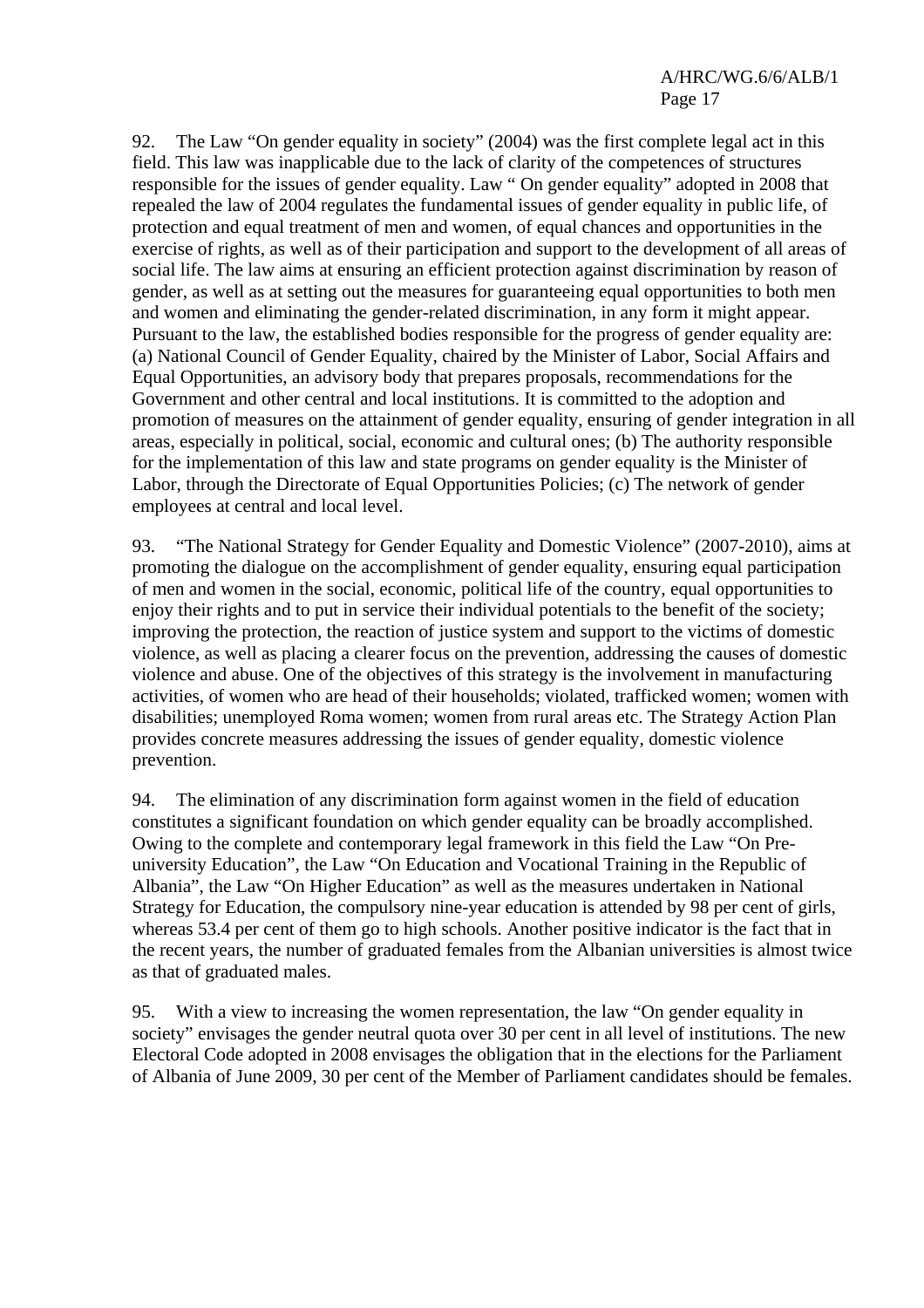## **B. Domestic violence**

96. Family Code, as regards the domestic violence cases, stipulates the undertaking of urgent measures by the court, at the request of the other spouse, when one of the spouses obviously does not fulfill his/her obligations and jeopardizes the family's interests.

97. The Criminal Code provides for a series of provisions which address the domestic violence, also defines the aggravating circumstances when the victim is a minor, a pregnant woman, as well as the consequences brought about by the committal of the criminal offense. The continuous amendments to the Criminal Code have envisaged not only specific provisions to protect children and women against ill-treatment, sexual abuse, trafficking, prostitution, pornography, indecent acts, but also the legal developments in continuation have laid down a considerable increase of the amount of punishment against the perpetrators of these criminal offenses.

98. Law "On the measures against domestic violence" (2006) aims at the prevention and reduction of domestic violence in all its forms by means of the appropriate legal measures, as well as the guarantee of legal measure protection of the family members who are victims of domestic violence, paying special attention to children, the elderly and the disabled. This law aims at the establishment of a coordinated network of institutions to react in due time to domestic violence cases, as well as the issuance of immediate protection orders by the court. This law was the outcome of the civil society initiative which was proposed to the Parliament of Albania by 20.000 electors. Special contribution to this law was given also by the governmental institutions involved in the prevention and fight against domestic violence. The law sanctions the state bodies that have obligations, competences related to the domestic violence, and it invests the courts with the power to issue protection orders against the violator, a mechanism in protection of domestic violence victims. The governmental mechanisms that address the domestic violence issues are: the Ministry of Labor, Ministry of Interior, Ministry of Health and Ministry of Justice. The Cooperation Agreement between the responsible ministries for the implementation and enforcement of this law aims at the establishment of the coordination mechanism of the responsibilities of all the institutions. A series of by-laws has been adopted as regards the establishment of responsible structures for the domestic violence issues and measures to be taken on the prevention, identification and reduction of domestic violence.

99. The National Strategy for Gender Equality and Domestic Violence and its Action Plan aim at the incorporation of domestic violence issues into the public policies by means of concrete action plans for the minimization of the domestic violence phenomenon. One of the priorities of this document is also the raising of awareness of domestic violence phenomenon, legal and administrative protection, and support to individuals affected by the domestic violence. This strategy provides for concrete measures on the prevention, fight against domestic violence and the support of domestic violence victims.

## **C. Trafficking in Human Beings**

100. Trafficking and exploitation of women for prostitution, one of the ugliest forms of the human rights violation was a very worrying phenomenon in Albania especially during the 90s. Owing to the establishment of a complete legal framework and the setting up of structures for the prevention, protection and rehabilitation of trafficking victims, Albania is not considered a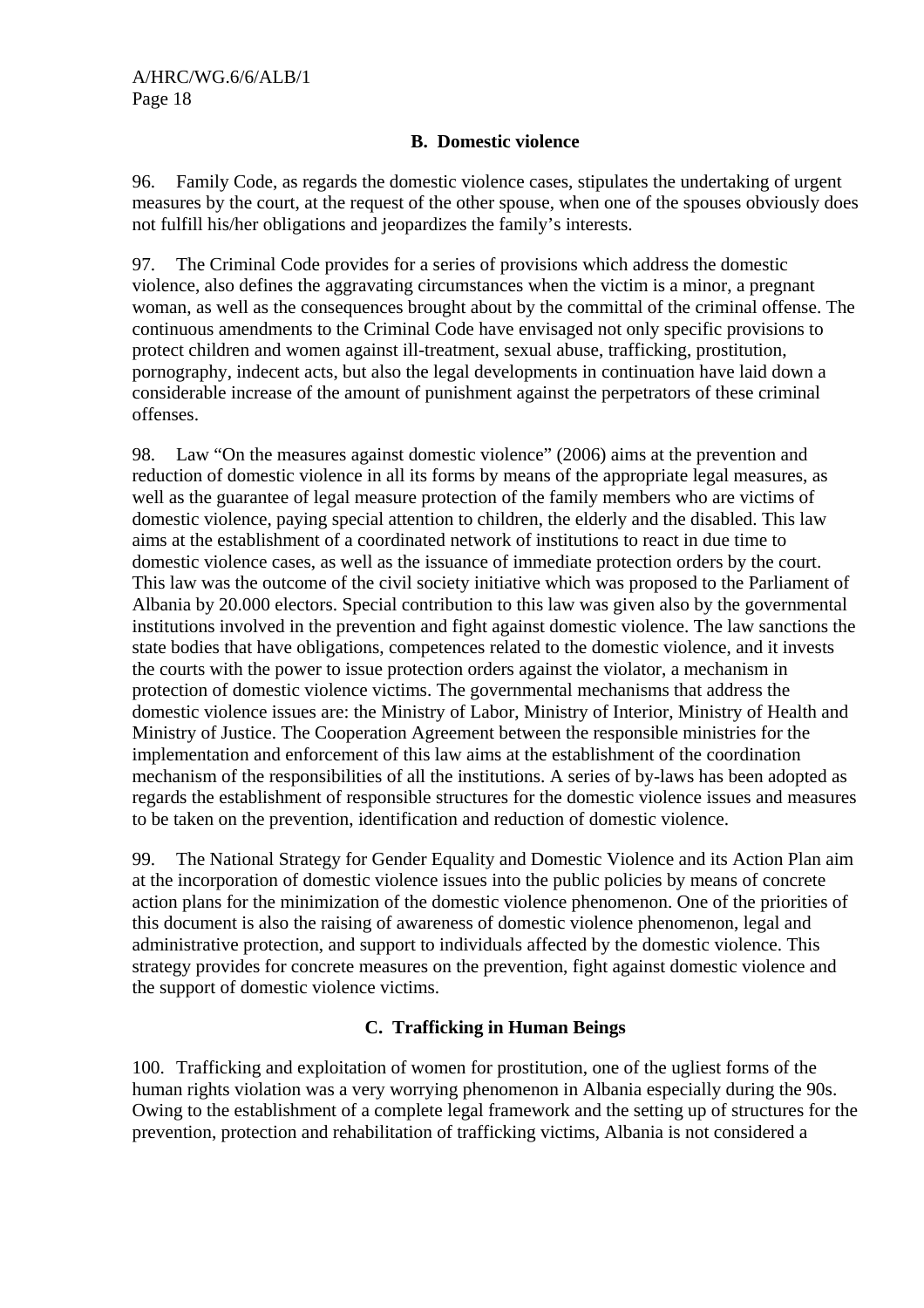transit or destination country of prostitution any longer, or a country under monitoring regime, but it is a state that has made a lot of progress in the fight against trafficking in human beings.

101. The legal measures in this field have aimed at the prevention of the phenomenon of women trafficking and prostitution and at the severe punishment of the perpetrators of these criminal offenses, specifying and broadening the aggravating circumstances of the criminal offense. Beginning from 2001 and in continuation the Criminal Code has stipulated as criminal offenses "Trafficking in persons", "Trafficking in women", "Trafficking in children", "Pornography", "Aid to the illicit border-crossing", "Ill-treatment of minors", which punishes the phenomenon of child exploitation to forced labor, begging and other services. Also the adoption of the Law "On the prevention and fight against the organized crime" (2004), Law "On the protection of witnesses and justice collaborators" (2004), Law "On the pronouncement of the moratorium on the sailing vessels in the Republic of Albania" (2006) has served this purpose as well.

102. The National Strategy for the Fight against the Trafficking in Human Beings (adopted in 2001 and which is being continually improved) is oriented towards these main directions: (a) Investigation and criminal prosecution of trafficking offenses; (b) Support and protection of victims and witnesses; (c) Undertaking of concrete measures on the prevention of trafficking and re-trafficking. The fight against trafficking in children and protection of children who are victims/ potential victims of trafficking remains a major concern of the Albanian Government. In addition, a strategy and an action plan against the trafficking in children is attached to the National Strategy for the Fight against the Trafficking in Human Beings, which addresses the issues of the trafficking in children. The National Strategy for the Fight against the Trafficking in Human Beings, the Strategy for the Fight against the Trafficking and Protection of Children who are Victims of Trafficking and their respective Action Plans (2008-2010) were drawn up in the course of comprehensive consultation process, with the participation of state structures, international donors and civil society which has played a very important role.

103. In application of this Strategy, the relevant structures for the identification and prosecution of the perpetrators of this criminal offense have been set up, as well as special structures for the protection and rehabilitation of victims and endangered social categories. In the entire country there operate administrative structures and agencies for the prevention and fight against the trafficking in human beings, in particular for the protection of children endangered by trafficking.

104. A series of activities about the prevention and fight against trafficking have been organized and awareness campaigns have taken place for the vulnerable groups (young people, women and girls, families facing social problems, families with a low educational level, Roma children etc.). With a view to preventing the trafficking in the endangered categories, several measures have been undertaken for their inclusion and integration into the society by implementing the law on compulsory education and their registration in the civil registry offices, offering vocational education/training to all the people who have dropped out of school. The Ministry of Education has incorporated in the curricula of high schools programs about the raising of awareness of the trafficking danger. Since 2007, the Ministry of Interior has put at the disposal of the citizens a phone number free of charge available 24 hours a day for the denunciation of trafficking cases. Also there have been taken measures for the training of law enforcement structures. The Code of Conduct for the prevention of children sex tourism, which is monitored by the Ministry of Tourism, has been adopted. In 2008 is established the Data Base for the Victims of Trafficking.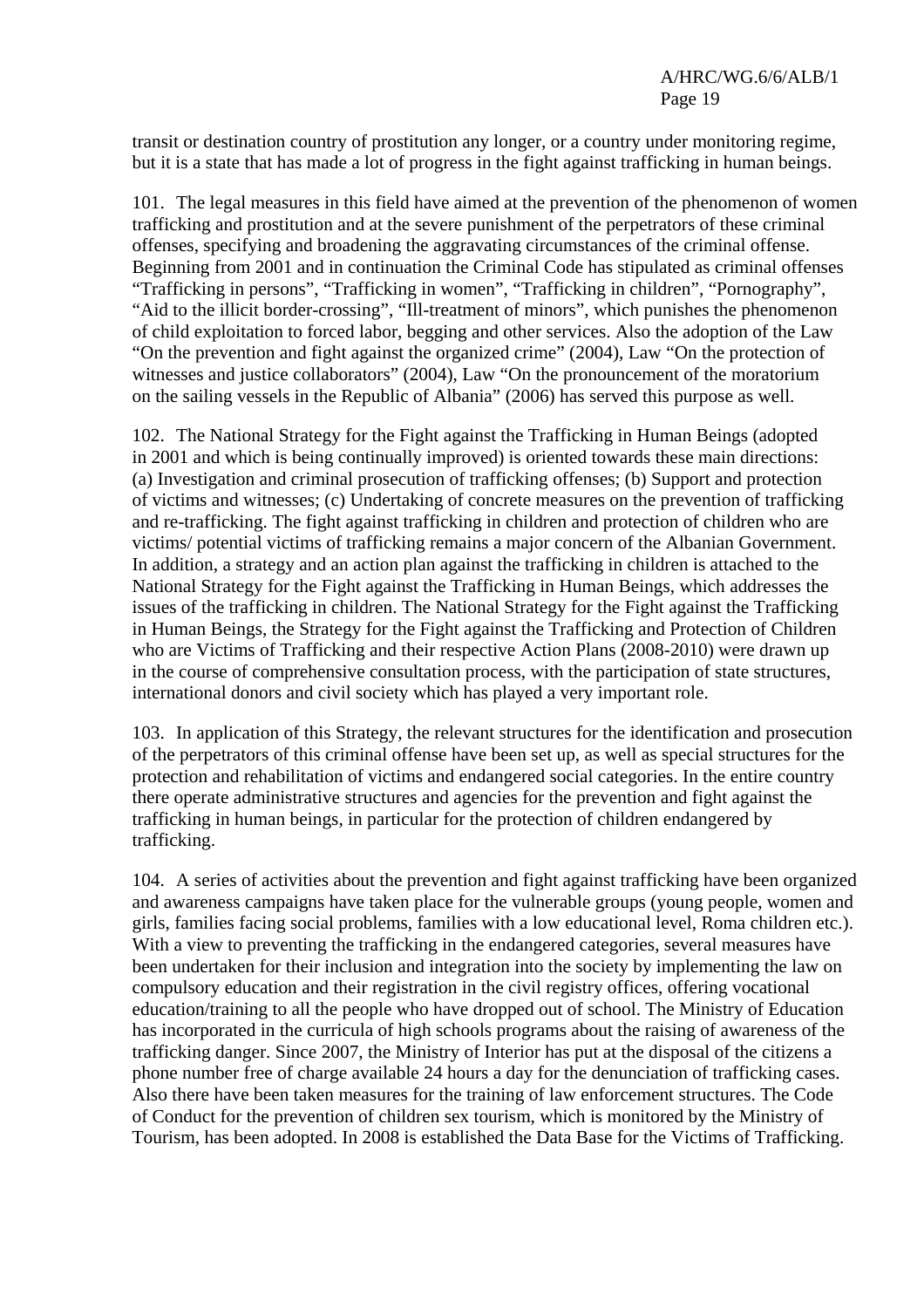105. The Cooperation Agreement for the Establishment of the National Referral Mechanism for the Improved Identification and Assistance to the Victims of Trafficking in Human Beings (2005), aimed at the setting up of a national functional network among some governmental and non-governmental agencies to enable the identification, safety, referral, protection and rehabilitation of the victims of trafficking in Albania. Reception and rehabilitation centers for the trafficking victims are the major contributors to the support of trafficking victims and play a very important role in the identification of types of services the trafficking victims need.

106. Special contribution to the fight against trafficking in human beings and the prevention of this phenomenon has been given by the foreign and local NGO-s which offer rehabilitative and preventive services to all the victims of trafficking and endangered groups especially the children.

107. These legal and organizational measures in the fight against the organized crime and trafficking have brought about a concrete product which is the destruction of 200 criminal groups among which there were perpetrators of grave criminal offenses such as trafficking and prostitution. There have been achievements for the prevention of these criminal offenses, as well as in the rehabilitation of victims.

# **D. Fight against corruption**

108. The fight against corruption is a key priority for the government. The last Transparency International report ranks Albania in the 85<sup>th</sup> place among 180 countries, with a Perception Index of 3.4. This report puts Albania among the  $10$  top countries for the fight against corruption in 2008. Albania is ranked first with the most noticeable progress in the fight against corruption among the Balkan countries with a CPI improvement of 0.5.

109. Cross-cutting Strategy on the Prevention, Fight Against Corruption and transparent governance and its Action Plan 2009 containing concrete institutional measures has been approved and is being implemented. Legal amendments necessary for the approximation of civil and criminal legislation to the standards of the CoE on Corruption have been approved.

110. National Registration Centre for businesses has been established and is fully operational as a one stop-shop. On-line system of tax payments for big businesses is in place. E-procurement system has been installed and electronic procurements have already begun. Procurement Advocate institution has been established to ensure supervision and guarantee the procurement process. 70 per cent (64 from 187 that was the inventory of licenses in 2005) of unnecessary licenses and permits have been abolished. The National Licensing Centre, is operational as a one-stop-shop. The government is also in process of building a National Planning Register.

111. The government has reformed the evaluation system for graduates and the admission system in universities, thus putting an end to a hideous practice of corruption for admission in universities.

112. The government has reduced administrative costs from 3 per cent to 2.1 per cent of the GDP putting abuse and misappropriations of taxpayers' money by irresponsible officials to an end;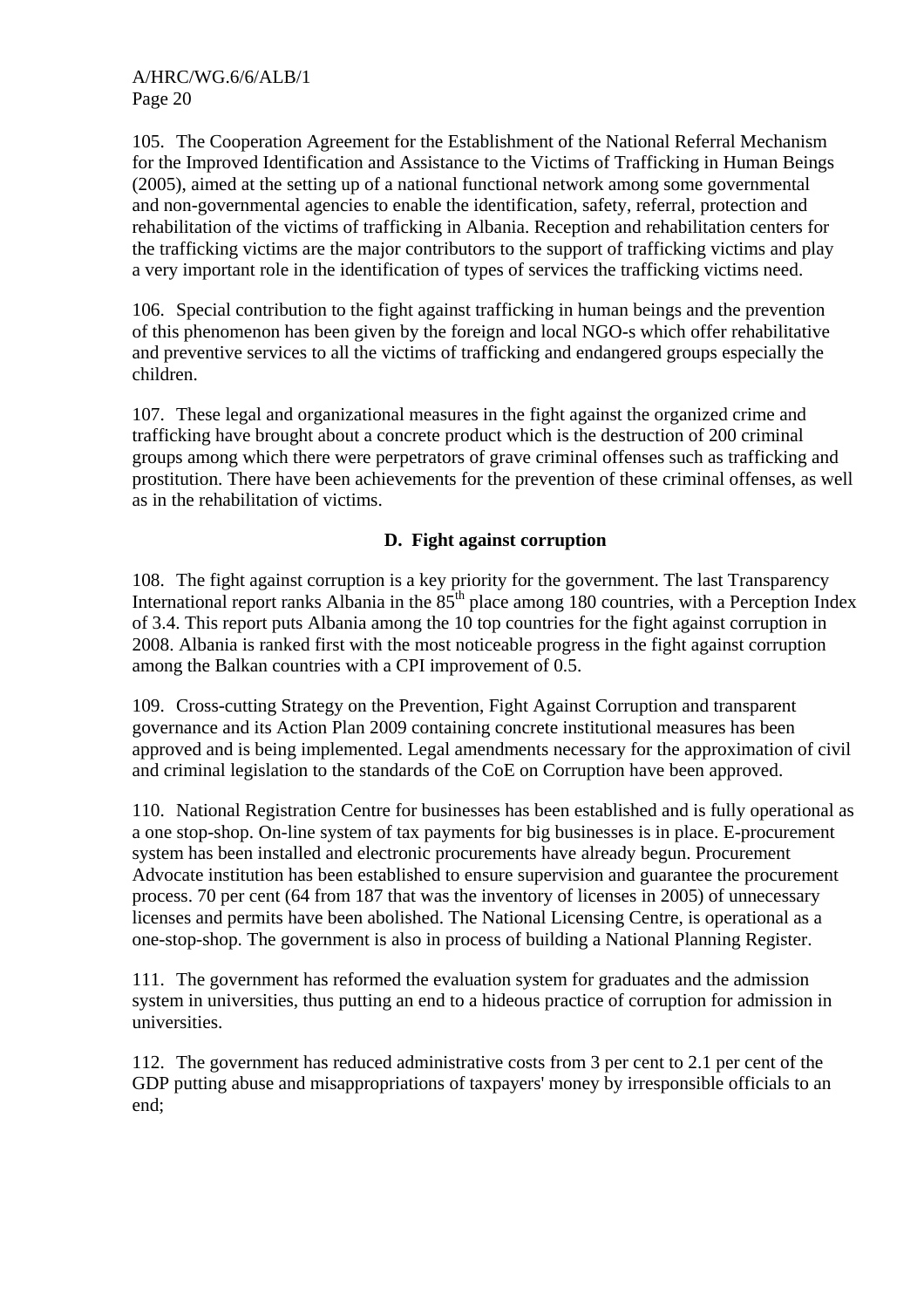Tax administration and customs administration in particular, exceeded their targeted plans in revenue collection, resulting in an additional 2.5 billion USD. This combined with adequate management of revenues has enabled supplementary budgets for 3 successive years. Capacities in the General Directorate of Taxes are being strengthened, as a result of reforming the tax administration according to the new tax laws.

113. Other responsible institutional structures for the fight against corruption have been established, (Anti-corruption Task Force, The Department of Internal Administrative Inspection and Anti-corruption in the Council of Ministers, the Directorate of Internal Inspection Service in the Ministry of Interior). Internal administrative and financial control was strengthened in all relevant bodies.

114. Another component of the government program is the active inclusion of civil society in monitoring anti-corruption measures cases and investigating corruption cases.

## **V. PRIORITIES OF THE REPUBLIC OF ALBANIA IN THE FIELD OF HUMAN RIGHTS**

## **A. At the national level**

- 1. Improvement and harmonization of national legislation with the international standards in the field of human rights.
- 2. The fulfillment of commitments in the field of human rights undertaken within the framework of the National Plan for the Implementation of Stabilization and Association Agreement.
- 3. Adoption and implementation of the law against discrimination.
- 4. Reform in the justice system, guarantee of the judicial power independence, with the aim to ensure an efficient justice system for exercise of human rights.
- 5. Advancement of the rights of the pre-trial detainees and prisoners, in conformity with the international standards. Prevention of and fight against torture, and the reform in the penitentiary system.
- 6. Advancement of the rights of the child. Adoption and implementation of the law "On the rights of child".
- 7. Advancement of the rights of women; promotion of gender equality and prevention of domestic violence.
- 8. Advancement of minorities' rights, in compliance with the international commitments.
- 9. Implementation of Roma Strategy in accordance with the Action Plan for the Implementation of Decade of Roma Inclusion 2005-2015.
- 10. Advancement of the rights of persons with disabilities.